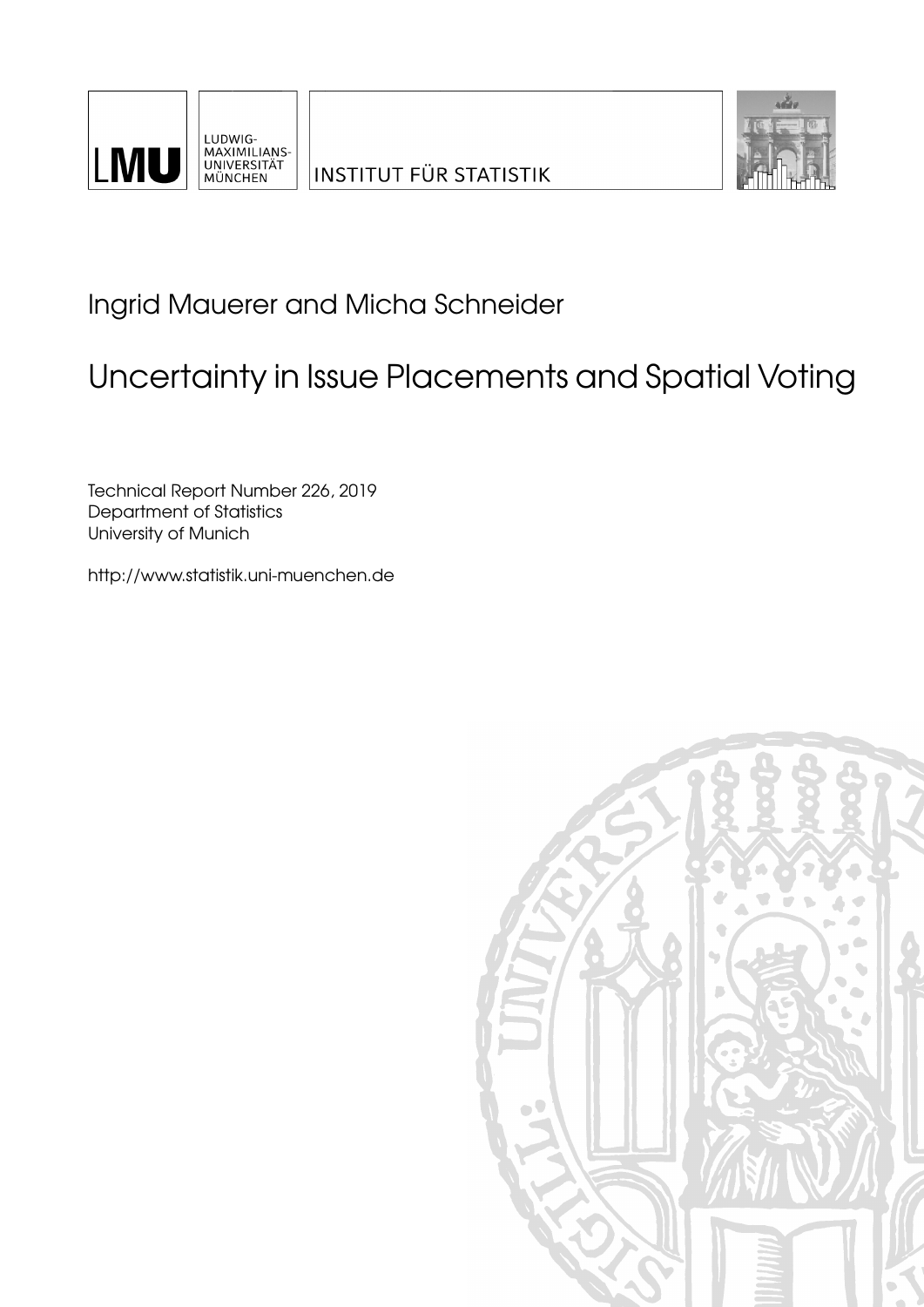## Uncertainty in Issue Placements and Spatial Voting

August 6, 2019

Ingrid Mauerer

Department of Political Science, LMU Munich Ingrid.Mauerer@gsi.uni-muenchen.de

Micha Schneider

Department of Statistics, LMU Munich Micha.Schneider@stat.uni-muenchen.de

#### Abstract

Empirical applications of spatial voting approaches frequently rely on ordinal policy scales to measure the policy preferences of voters and their perceptions about party or candidate platforms. Even though it is well known that these placements are affected by uncertainty, only a few empirical voter choice models incorporate uncertainty into the choice rule. In this manuscript, we develop a two-stage approach to further the understanding of how uncertainty impacts on spatial issue voting. First, we model survey responses to ordinal policy scales where specific response styles capture the uncertainty structure in issue placements. At the second stage, we model voter choice and use the placements adjusted for the detected uncertainty as predictors in calculating spatial proximity. We apply the approach to the 2016 US presidential election and study voter preferences and perceptions of the two major candidate platforms on the traditional liberal-conservative scale and three specific issues. Our approach gives insights into how voters attribute issue positions and spatial voting behavior, and performs better than a voter choice model without accounting for uncertainty measured by AIC.

Keywords: Ordinal Policy Scales, Issue Placements, Uncertainty, Spatial Voting, Mixture Models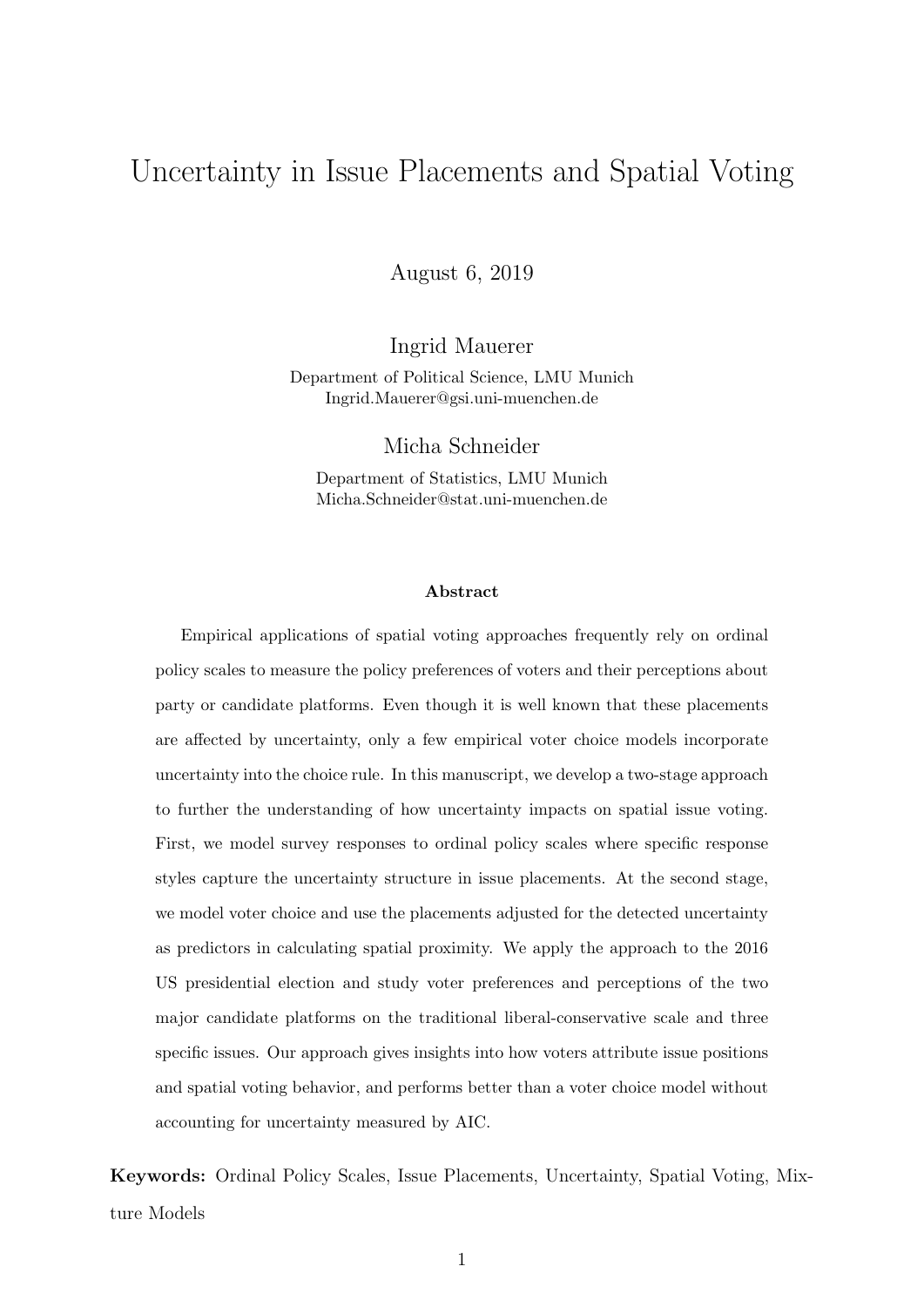## 1 Introduction

Spatial voting approaches assume that citizens elect parties or candidates that offer policy platforms that coincide with their preferences. Empirical applications frequently rely on ordinal policy scales to determine the citizens' policy preferences and their perceptions about party platforms. This practice presupposes that (1) voters have well-defined individual preferences about public policy issues, and (2) parties take certain policy positions and voters perceive these platforms. It is well recognized that uncertainty influences these placements. Within spatial voting approaches, uncertainty is mainly considered as one that stems from candidate or party platforms (Shepsle 1972; Enelow and Hinich 1981). The literature argues that ambiguous or vague position taking (or campaigning) and limitation in voter information cause uncertainty in the positions a candidate or party represents and therefore in the decision of voters. Recently, it has been reasoned that voters might not be equipped with consistent and well-structured policy preferences as well (Stoetzer 2017). As a consequence, uncertainty seems to play a central role in both perceptions of party platforms and voters' policy preferences. However, there are only a few neo-Downsian empirical models that incorporate voter uncertainty into the choice rule (Bartels 1986; Gill 2005; Berinsky and Lewis 2007).

The purpose of this paper is twofold. First, we aim to understand what drives survey response variability in political perceptions and policy preferences: how are the perceptions of party platforms and policy preferences of voters structured and what role does uncertainty play in these perceptions and placements? Second, we want to further the understanding of how uncertainty impacts on spatial issue voting behavior. We develop an approach that allows studying the behavioral implications of uncertainty in political perceptions and policy preferences and its consequences for political representation. The approach consists of two analysis steps. First, we model survey responses to ordinal policy scales where specific response styles capture the uncertainty structure in issue placements. We use the so-called BetaBin model (Tutz and Schneider 2019; Mauerer and Schneider 2019), which belongs to the class of mixture models for ordinal responses. The model permits accounting for both the placement and uncertainty structure of survey responses, which can be modeled by covariates. In addition, it allows modeling specific response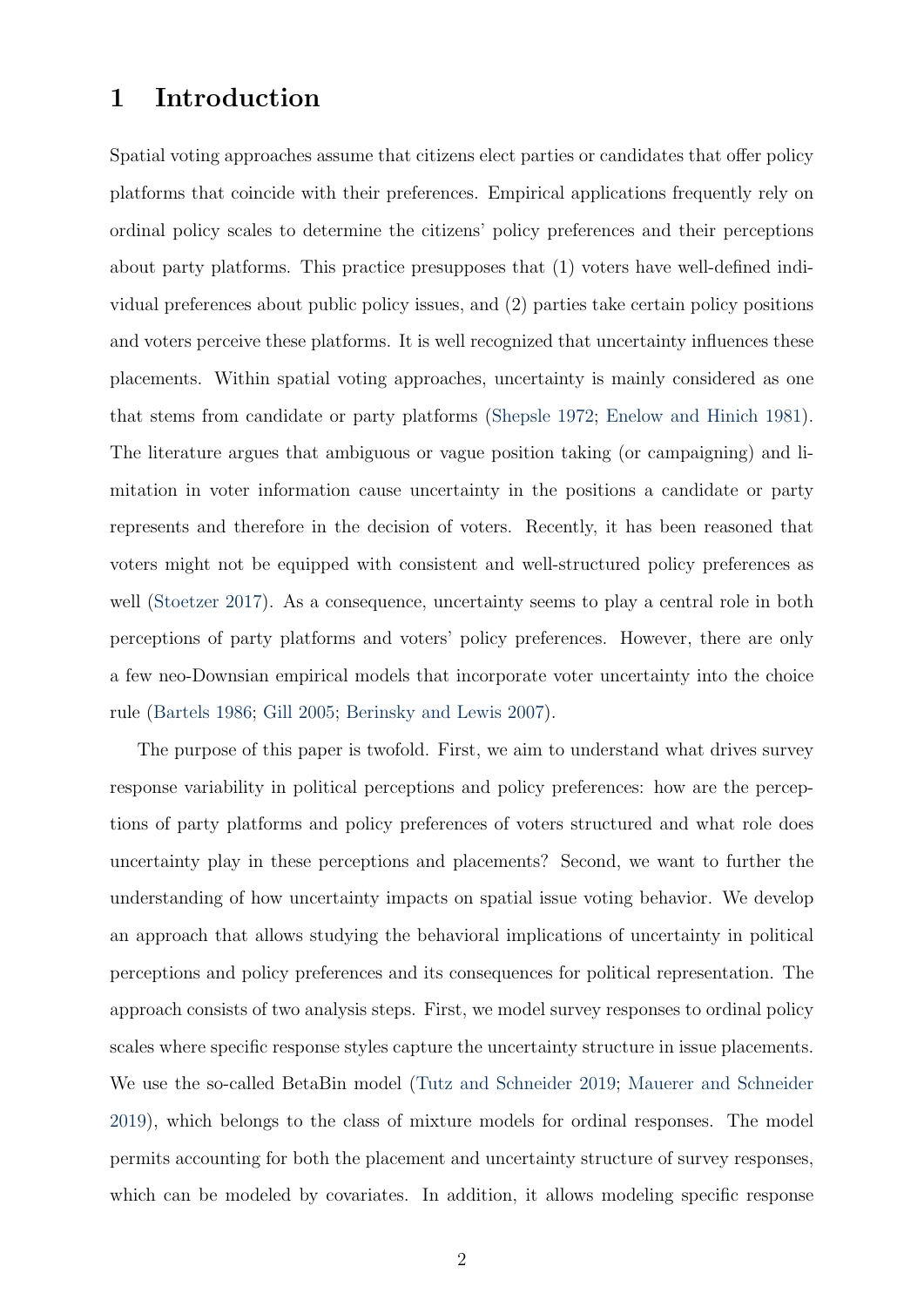patterns, such as the tendency to select the middle category (see, e.g., Aldrich et al. 1982; Alvarez and Franklin 1994) or the tendency to choose extreme categories (Baumgartner and Steenkamp 2001; Vaerenbergh and Thomas 2013). At this first stage, we determine the positions on the policy scales accounting for uncertainty. At the second stage, we model voter choices and use the adjusted placement values estimated by the mixture model. This procedure allows us to improve the vote choice model by accounting for individual uncertainty in issue placements.

The empirical application uses survey data from the 2016 US presidential election and examines how voters' perceptions of candidate platforms are structured on the traditional liberal-conservative dimension and specific policy issues. The results indicate that voter show much less uncertainty in placing themselves than in attributing positions to the candidates. Our findings also suggest, for instance, that voter who identify themselves with the Democratic or Republican party, respectively, tend to push their self-placements toward the perceived candidate platforms. Furthermore, our approach improves model performance measures at all stages.

### 2 Uncertainty in Policy Preferences and Platforms

Survey responses to ordinal policy scales are frequently used to measure the policy preferences of the electorate and perceptions of party or candidate policy platforms. In public opinion research, several studies assess variability in policy preferences and examine competing explanations based on uncertainty, ambivalence or equivocation. Some studies explore specific attitudes towards, for instance, abortion, racial policies or European integration (Alvarez and Brehm 1995, 1997, 1998, 2002; De Vries and Steenbergen 2013), others explore variability in Left-Right placements (Harbers, De Vries and Steenbergen 2013).

However, there is also work that argues that relying on individual placements and perceptions of party locations might cause difficulties due to interpersonal incomparability of survey responses or rationalization processes. The first difficulty arises when respondents have a subjective understanding of issue scales, the so-called differential-item functioning (Brady 1985), which distorts the placements. Starting with the Aldrich-McKelvey sca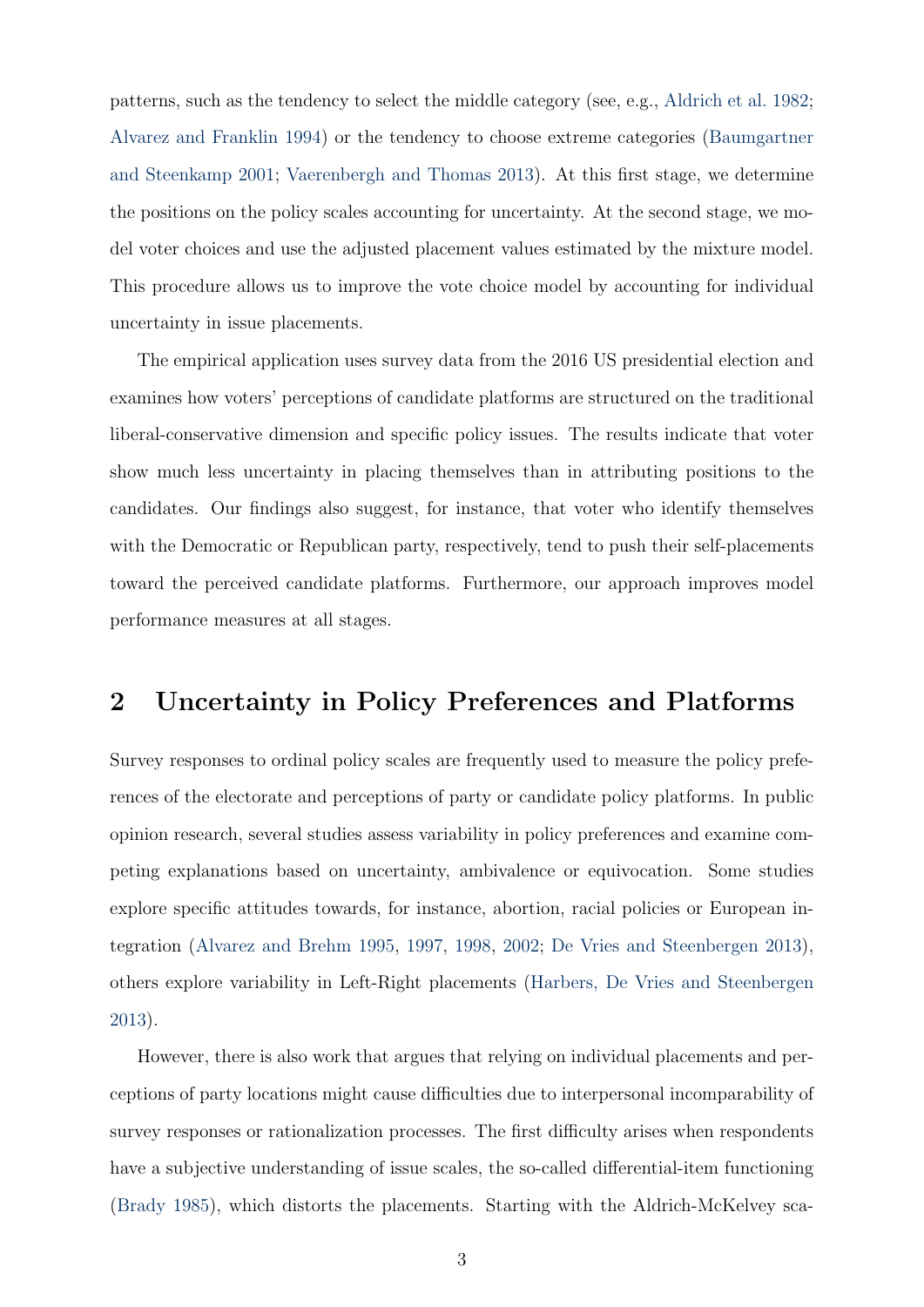ling method (Aldrich and McKelvey 1977), a considerable amount of research proposes statistical procedures to correct for the interpersonal incomparability of survey responses to issue scales (see, e.g., Hare et al. 2015; Poole et al. 2016; Poole 1998). Based on issue scale data, these approaches provide estimates for self-placements and party locations to construct common underlying latent policy dimensions.

The second difficulty stems from rationalization processes that induce distortions in attributing issue positions to parties or candidates. Markus and Converse (1979) already introduced the concepts of persuasion and projection. Persuasion means that voters are persuaded by the parties or candidates so that they change their positions to bring them closer to the position of favored parties. Projection means that voters project their own positions onto parties they favor, i.e., a tendency to adjust the policy location of parties they prefer. Drawing from balance theory (Heider 1946, 1958) and the social judgmentinvolvement approach (Sherif and Hovland 1961), two types of projection effects can be distinguished: assimilation and contrast (see, e.g., Merrill III, Grofman and Adams 2001; Merrill III and Grofman 1999; Conover and Feldman 1982, 1981; Granberg and Brown 1992; Granberg and Brent 1980; Granberg and Jenks 1977; Granberg 1987; Feldman and Conover 1983). The first effect is based on the argument that respondents assimilate the stances of parties they prefer by reducing the perceived distance between their policy preferences and the party they favor to move them closer to their own preferences. The latter refers to the effect that respondents tend to contrast the positions of parties they dislike, i.e., respondents project parties they dislike away by exaggerating the ideological distance to those. To evaluate these effects, Merrill III, Grofman and Adams (2001), for instance, divide the respondents into two groups, supporters and non-supporters of a particular party. Then, they relate the self-placement to the median candidate placement, separately for the two groups at the population level. Their results indicate that in many cases, the group of supporters behaves differently than non-supporters in placing the candidates. For instance, the more conservative the supporters place themselves on average, the higher the median placement of the supported candidate.

The existing literature offers a few approaches to measure and model variability and uncertainty in issue placements. One approach is to directly measure uncertainty by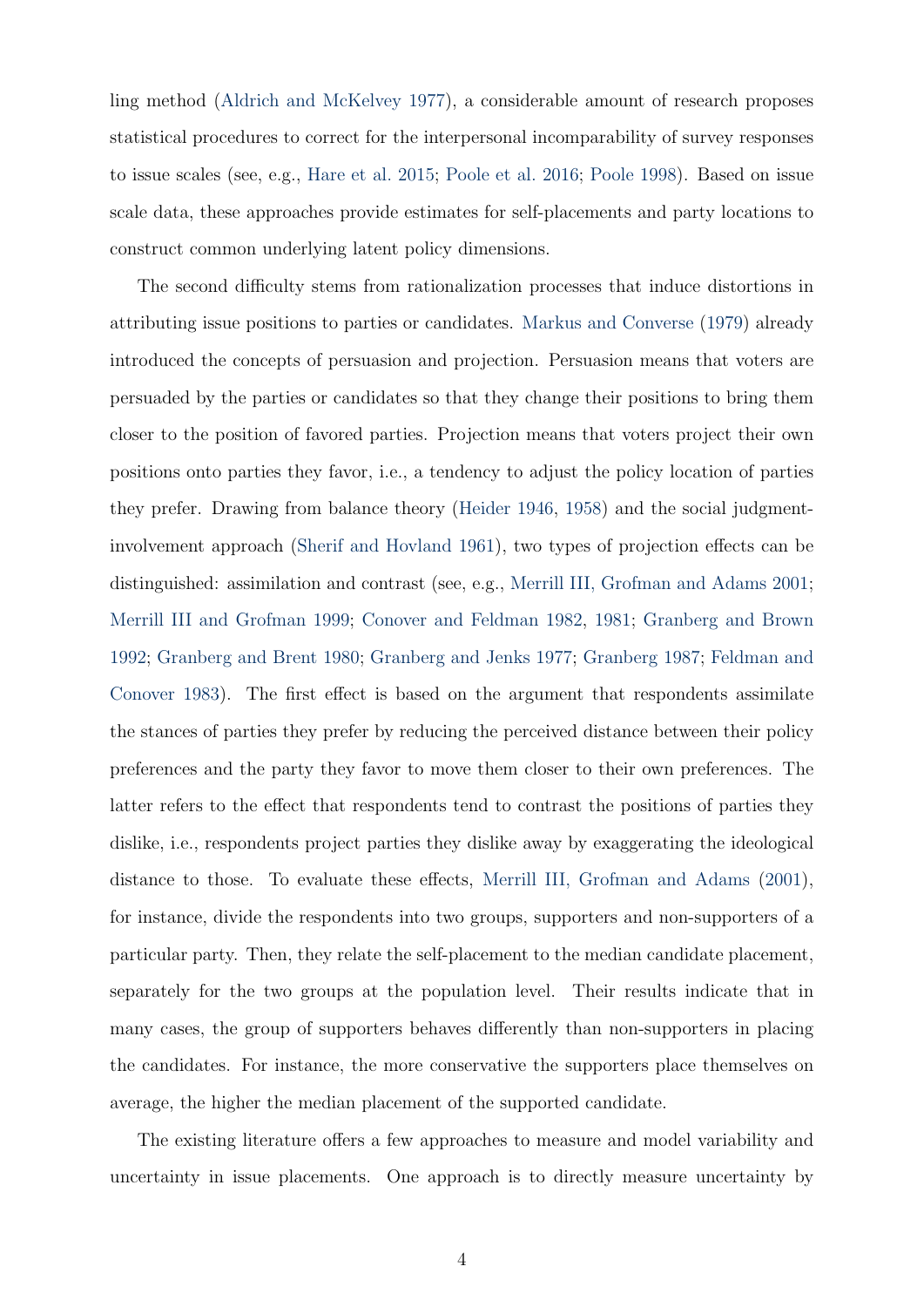asking respondents to report how certain they are about party or candidate platforms (e.g., Alvarez and Franklin 1994), or to adjust the 7-point or 11-point policy scales by range formats (see, e.g., Tomz and Van Houweling 2009; Aldrich et al. 1982; Alvarez 1999).

Another way to measure uncertainty is to rely on indirect methods. Harvey (1976) introduced the heteroscedastic regression framework, which models the variance of the disturbance by predictors and is applied, for instance, in Harbers, De Vries and Steenbergen (2013); De Vries and Steenbergen (2013). Alvarez and Brehm (1995), for example, use a heteroscedastic binary probit model. Bartels (1986) infers uncertainty from patterns in missing data, based on the idea that respondents who are uncertain are not able to provide placements at all. In a two-stage procedure, he first relies on a model of survey responses where non-responses indicate uncertainty and are a function of attributes of the candidate, the voter, and the political setting. In the second stage, the estimated probabilities of non-response are used to examine the impact of uncertainty on voting behavior, applying a linear probability model in both analysis steps. Aldrich et al. (2018) follow a similar approach. First, they estimate the probability of not placing themselves or at least two parties on ordinal scales. Then, they use these probabilities as well as other covariates to evaluate the variability in the difference between the individual-specific party placement and the sample mean party placement.

Campbell  $(1983b,a)$  also uses an indirect measure by using sample standard deviations of placements. Gill (2005) connects uncertainty with the entropy concept. He develops an approach that provides an aggregate measure of uncertainty by relying on aggregated responses and information on candidate characteristics, the issue to be assessed, and the respective survey questions. His uncertainty term is more flexible than the one by Bartels (1986)'s by allowing it to vary across candidates and issues, but it still assumes homogenous uncertainty across voters. Rozenas (2013) offers an approach that integrates variance heterogeneity (Harvey 1976) and non-response (Bartels 1986), resulting in a quite difficult model with hyper parameters for whom appropriate prior distributions need to be selected.

The handling of missing values also plays a central role in the study of uncertainty.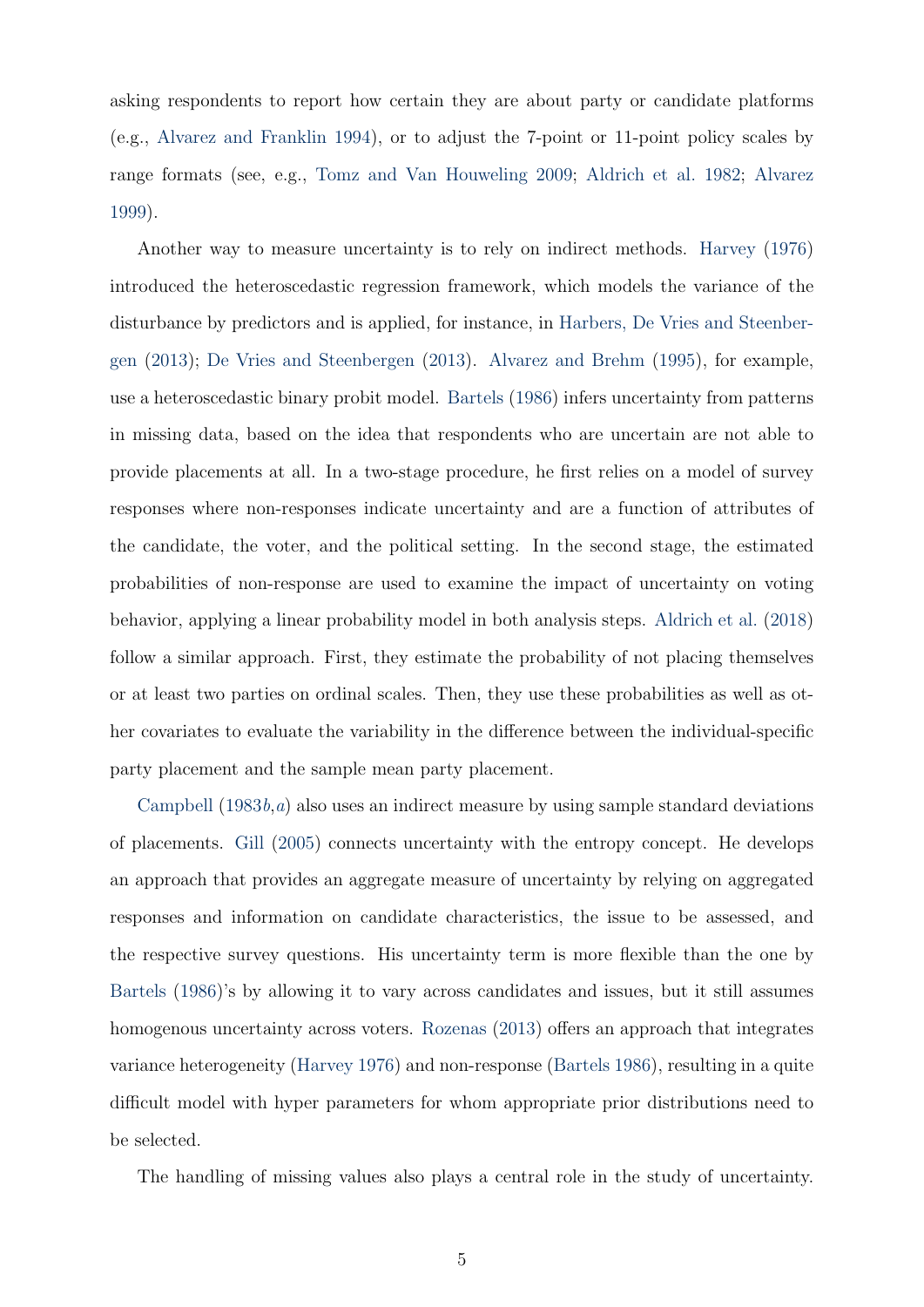Current approaches treat missing values in diverse ways. Some studies use observed values only and do not rely on any missing data, such as applications of the pure heteroscedastic models (e.g., Harvey 1976; Alvarez and Brehm 1995). Others reason that uncertainty induces missing data in the survey responses (e.g., Bartels 1986; Rozenas 2013). We believe that the crucial issue here is whether a particular underlying mechanism generates missing data. Missing values in the response structure might reflect uncertainty, but also other processes might cause missing data. For instance, respondents might show clear preferences and political perceptions but refuse to report them due to social desirability. A lack of motivation or time might also cause that respondents do not provide placements. In such cases, missing values would embody both certain and uncertain placements. Our survey response model does not include any missing data (including 'don't know' replies). Usually, we do not know the true missing-data generating process. Therefore, we assume that missing data in survey responses to policy scales is not directly linked to uncertainty.

The model of survey responses we develop in this paper, which then forms the basis for the voter choice model, differs from existing approaches in the following aspects. First, our approach does not require additional survey questions in which respondents state how uncertain they are about policy platforms (Alvarez and Franklin 1994) nor does it adjust the original 7-point or 11-point policy scales (e.g., Tomz and Van Houweling 2009; Aldrich et al. 1982; Alvarez 1999). Second, the model explicitly takes into account the ordinal nature of policy scales, which is in contrast to previous studies that use the linear regression model (e.g., Harbers, De Vries and Steenbergen 2013; De Vries and Steenbergen 2013) or binary outcome-models based on logit/probit link functions (e.g., Alvarez and Brehm 1995). Especially when dealing with limited ordinal policy scales, it is not clear whether the distance between each category is equal, which is assumed in the linear regression framework. In addition, the error terms might be not normally distributed, and the linear regression might predict values lower, in between or above the limited ordinal response scale. Third, the model can handle three specific response styles: a random choice, a tendency to moderate, and a tendency to extreme placements on the policy scales. This allows detecting particular uncertainty structures that can be modeled by explanatory variables, in contrast to models such as the heteroscedastic regression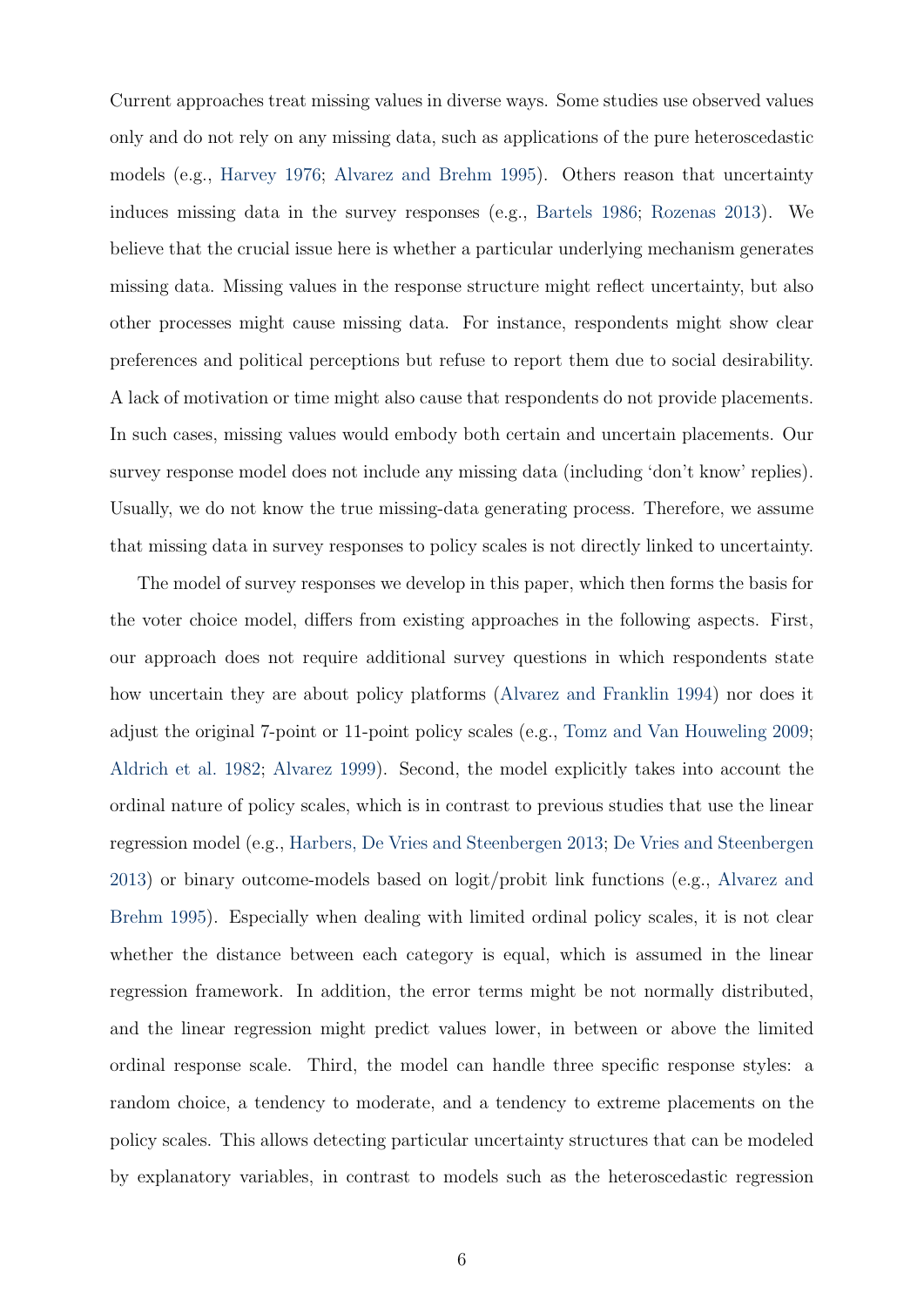model (e.g., Harvey 1976; Alvarez and Brehm 1995) where additional scale parameters are used to model only low or high variance, and therefore rather unstructured variability.

## 3 Modeling Issue Placements and Spatial Voting under Uncertainty

Our approach proceeds in two steps. In the first stage, we develop a model of survey responses for ordinal policy scales. Here, we estimate the positions on the policy scales corrected by uncertainty. In the second stage, we specify a voter choice model that is based on these adjusted values as the key predictors.

#### 3.1 Stage 1: Survey Response Model

The model of survey responses belongs to the class of mixture models (McLachlan and Peel 2000; Iannario and Piccolo 2016; Piccolo and Simone 2019) which can be used to model variability in ordinal response data. As human choices or political perceptions can be understood as a combination of placement and uncertainty, we rely on a mixture model with two components

$$
f = \sum_{g=1}^{2} \pi_g f_g,\tag{1}
$$

where the mixture proportion or weight  $\pi_g$  can take values between 0 and 1, and  $\sum_{g=1}^{2} \pi_g$ 1. The density f can be described by the combination of  $f_1$  and  $f_2$ . We only consider density functions that are in accord with the nature of ordinal data. Examples for the placement component are the cumulative logit model or the adjacent categories model (Tutz et al. 2017). The uncertainty component allows taking into account specific response styles. D'Elia and Piccolo (2005) or Tutz et al. (2017), for instance, rely on the uniform distribution, which reflects a random choice of the response category. We use the BetaBin model (Tutz and Schneider 2019) that enables us to model both the response styles and the placement structure in a flexible way. In contrast to other possible approaches, this model can handle response styles to the middle as well as to extreme categories to model uncertainty in policy placements.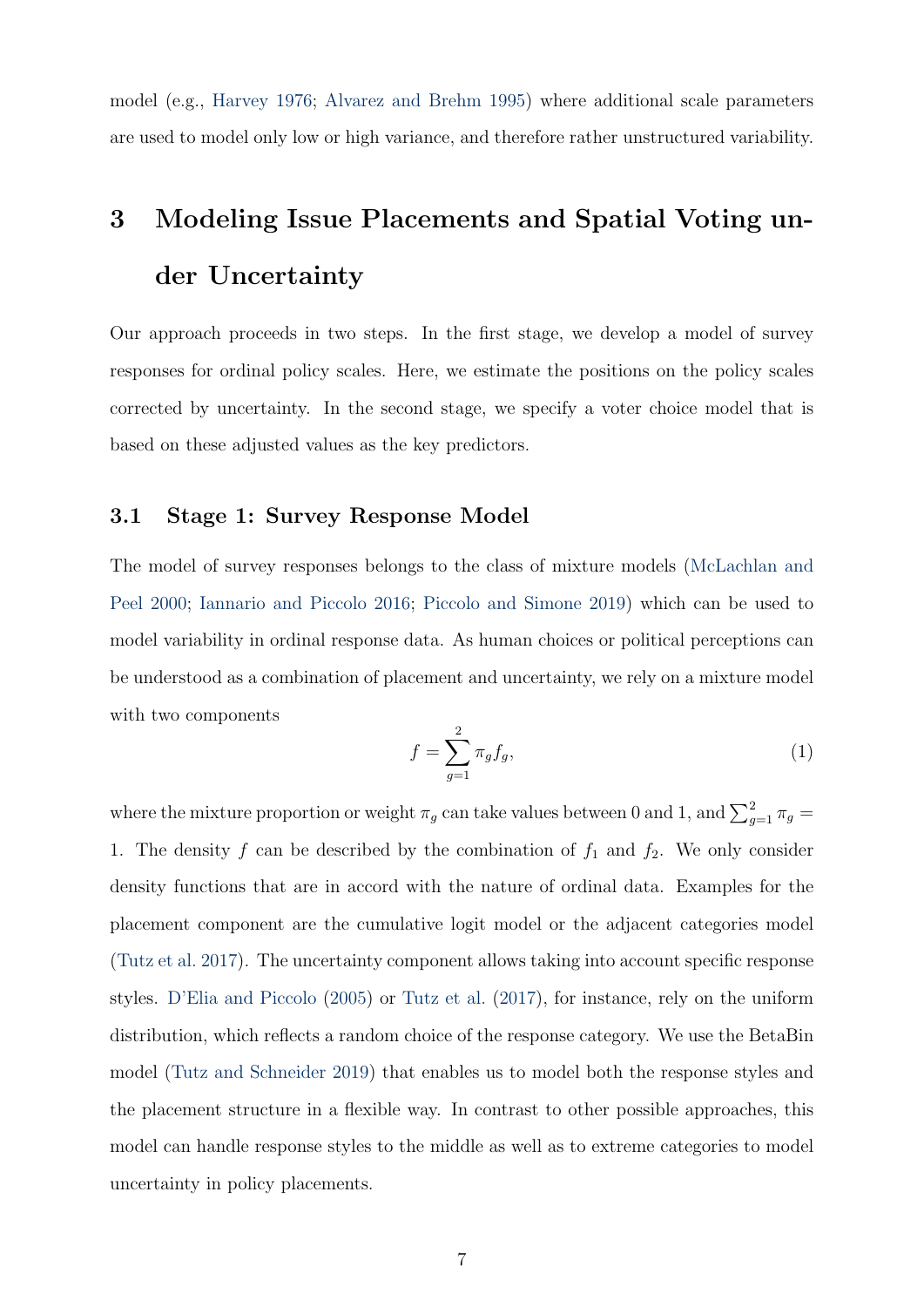The mixture model BetaBin assumes that we observe the response of an individual i to an ordinal policy scale, denoted by  $R_i$ . Let  $Y_i$  be the unobserved random variable that gives the placement on the ordinal policy scale.  $U_i$  is the unobserved uncertainty component which models the type of response style. All these variables take the ordered values  $\{1, \ldots, k\}$ . The mixture model BetaBin has the form

$$
P(R_i = r | \boldsymbol{x}_i, \boldsymbol{w}_i) = \pi_i P_M(Y_i = r | \boldsymbol{x}_i) + (1 - \pi_i) P_U(U_i = r | \boldsymbol{w}_i), \tag{2}
$$

where  $x_i$  and  $w_i$  are vectors of explanatory variables. Both the placement and the uncertainty part can be modeled by the same, overlapping or entirely distinct covariates.  $\pi_i$ is the mixture probability that indicates the weight of the structural component in the mixture. Consequently,  $1 - \pi_i$  represents the strength of the uncertainty component. As a result, the observed response  $R_i$  stems from a discrete mixture of the uncertainty and the placement part.

Any ordinal model can be used for the placement part  $P_M(Y_i = r | \boldsymbol{x}_i)$  of the model. We rely on the cumulative logit model (aka ordered/ordinal logit model, proportional odds model) (see Tutz 2012):

$$
\log\left(\frac{P(Y_i \leq r | \boldsymbol{x}_i)}{P(Y_i > r | \boldsymbol{x}_i)}\right) = \gamma_{0r} + \boldsymbol{x}_i^T \boldsymbol{\gamma}, \text{ or}
$$

$$
P(Y_i \leq r) = \frac{\exp(\gamma_{0r} + \boldsymbol{x}_i^T \boldsymbol{\gamma})}{1 + \exp(\gamma_{0r} + \boldsymbol{x}_i^T \boldsymbol{\gamma})}, \quad r = 1, \dots, k - 1.
$$

 $\gamma_{0r}$  denote the thresholds or intercepts and  $\gamma$  the estimated effects that do not depend on r. In our notation, positive values increase the ratio  $\log \left( \frac{P(Y_i \leq r | \mathbf{x}_i)}{P(Y_i > r | \mathbf{x}_i)} \right)$  $P(Y_i > r | \boldsymbol{x}_i)$ ) and connote that lower categories are more likely than higher ones. Regarding the uncertainty part  $P_U(U_i = r | \boldsymbol{w}_i)$ , the model assumes that the random variable U follows a Beta-Binomial distribution:  $U \sim Beta-Binomial(k|\alpha, \beta)$ 

$$
f(u) = \begin{cases} {k-1 \choose u-1} \frac{B(\alpha+u-1,\beta+k-u+1)}{B(\alpha,\beta)} & u \in \{1,\ldots,k\} \\ 0 & \text{otherwise.} \end{cases}
$$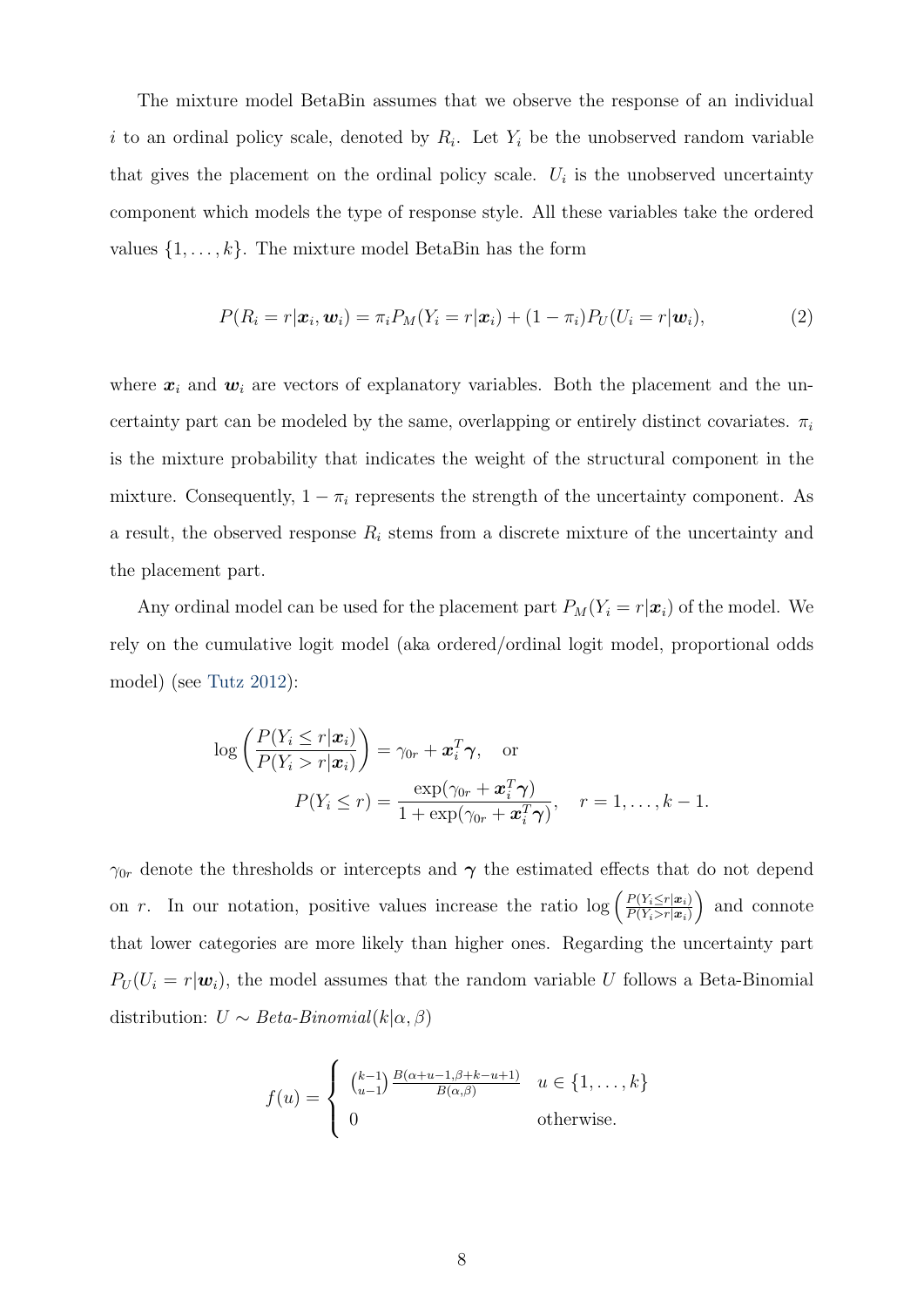$\alpha, \beta > 0$  are the parameters of the distribution, and  $B(\alpha, \beta)$  gives the beta function:

$$
B(\alpha, \beta) = \Gamma(\alpha)\Gamma(\beta)/\Gamma(\alpha + \beta) = \int_0^1 t^{\alpha - 1}(1 - t)^{\beta - 1}dt.
$$

By assuming that  $\mu = \alpha/(\alpha + \beta)$  and  $\delta = 1/(\alpha + \beta + 1)^{1}$ , the expected value  $E(U)$  and the variance  $var(U)$  are

$$
E(U) = (k-1)\mu + 1, \quad \text{var}(U) = (k-1)\mu(1-\mu)[1 + (k-2)\delta].
$$

The beta-binomial distribution converges to the (shifted) binomial distribution  $B(k,\mu)$ with mean  $\mu$  and categories  $\{1, \ldots, k\}$  when  $\delta$  approaches 0. We aim to model two response styles: a tendency to middle or extreme categories. This is achieved by setting  $\alpha = \beta$  so that  $\mu = 0.5$  and  $\delta = 1/(2\alpha + 1)$ . As a result,  $\mu$ , which gives the location of the distribution, is set at the middle of the policy scale.  $\alpha$  and  $\delta$  are not fixed: smaller  $\alpha$  values result in larger  $\delta$  values, and therefore greater variance. Figure 1 depicts the restricted beta-binomial distribution for different  $\alpha$  values. For  $\alpha = 1$ , one obtains the discrete



Figure 1: Probability mass on 7-point liberal-conservative scale for different  $\alpha$  values.

uniform distribution.  $\alpha > 1$  indicates a tendency to the middle categories and  $\alpha < 1$  a

<sup>&</sup>lt;sup>1</sup>Note that this reformulation is required because  $\alpha$  and  $\beta$  do not correspond with the location and scale of the distribution.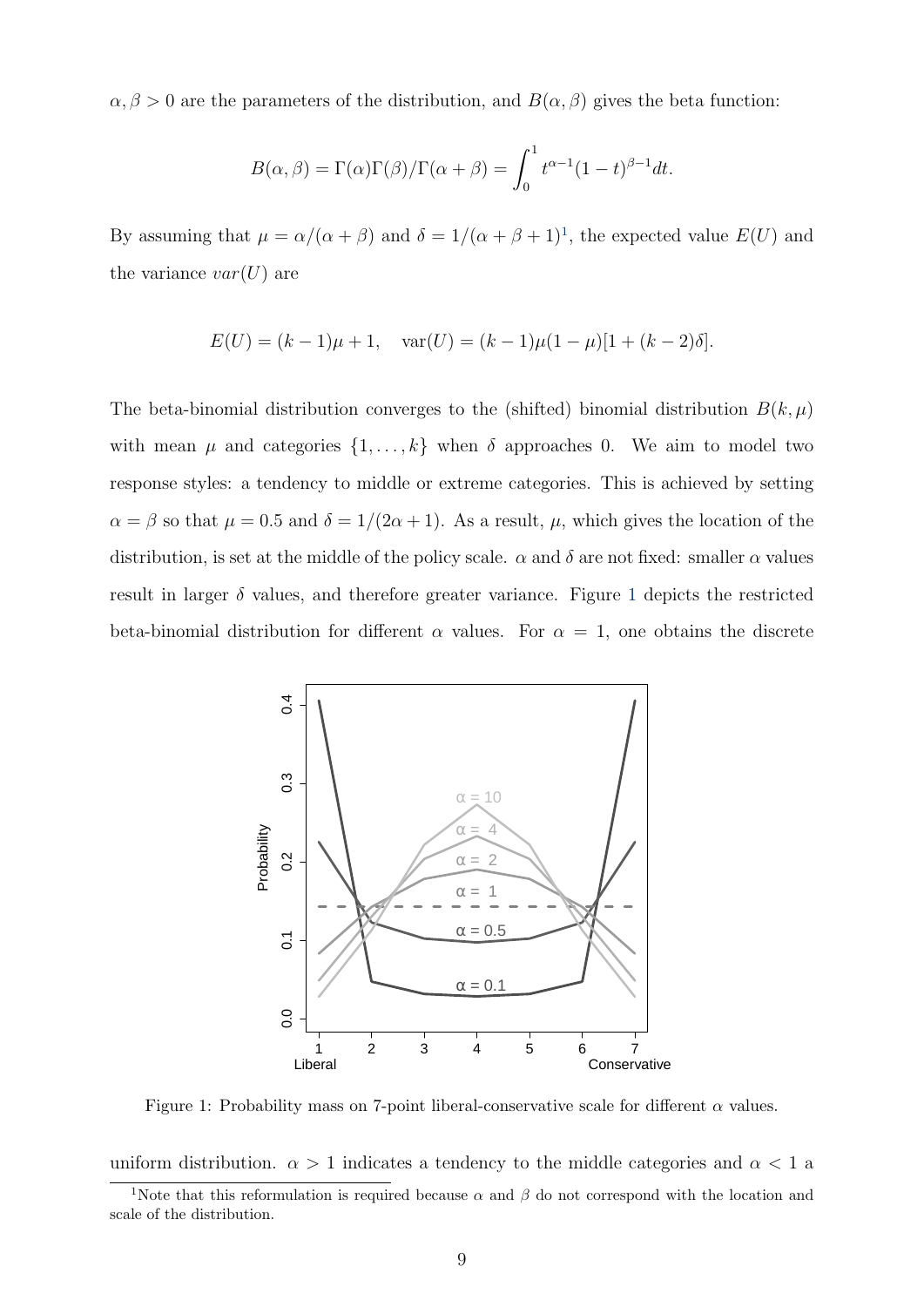tendency to extreme categories. Given different  $\alpha$  values, the distribution encompasses a (shifted) binomial distribution with the mode in the middle of the scale, which reflects a strong tendency to middle categories, and one with almost equal point mass at the endpoints of the scale, which corresponds with a strong tendency to extreme categories (i.e., minimum and maximum of  $k$ ). Between these two extremes, any gradations are feasible.

The coefficient  $\alpha$ , the parameter of the restricted beta-binomial distribution, ascertains the shape of the distribution in the uncertainty component and is connected to the explanatory variables  $w_i$  by

$$
\alpha = \exp(\boldsymbol{w}_i^T \boldsymbol{\alpha}) = \exp(\alpha_0) \exp(\alpha_1)^{w_{i1}} \dots \exp(\alpha_m)^{w_{im}}.
$$

The parameter  $\alpha_j$  contains the effect of the explanatory variable  $w_{ij}$ . Since the exponential function links the explanatory variables to  $\alpha$ , the coefficient  $\alpha$  changes by the factor  $\exp(\alpha_i)$  for every one-unit change in  $w_{ij}$ , holding all other variables constant. The parameters indicate how a variable impacts on the tendency to middle or extreme placements:  $\alpha_j > 0$  results in  $\alpha > 1$  and imply a tendency to middle categories;  $\alpha_j < 0$  results in  $\alpha$  < 1 and imply a tendency to extreme placements.

#### 3.2 Stage 2: Voter Choice Model

Following the classical proximity model (Downs 1957; Davis, Hinich and Ordeshook 1970; Enelow and Hinich 1984), the voter choice model is decision theoretical and focuses on the impact of spatial considerations on voting. To identify each candidate's amount of utility, voters are assumed to compare candidates' policy proposals on several issues and choose the one that offers issue positions that are closest to the voters' most preferred issue positions. The model also accounts for nonpolicy factors (e.g., Adams, Merrill III and Grofman 2005; Adams and Merrill III 1999; Thurner 2000), such as voters' socioeconomic characteristics.

For voter  $i \in \{1, \ldots, n\}$  and candidate or party  $j \in \{1, \ldots, J\}$ , define  $V_{ij}$  as a linear predictor for each candidate  $j$  that accumulates the systematic determinants of the vote choice in a scalar quantity.  $V_{ij}$  consists of voter-party proximity measures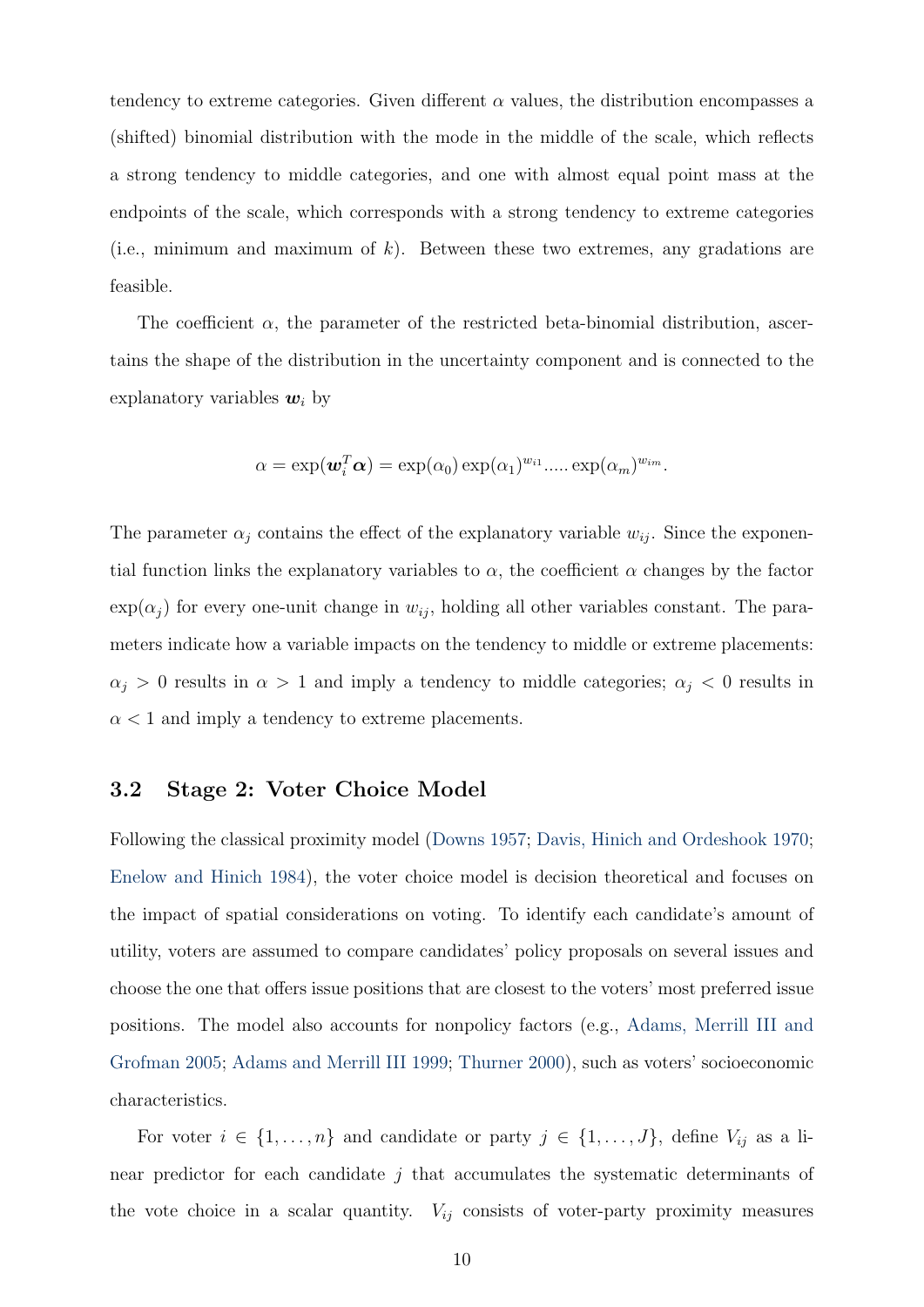$z_{ijk}, k \in \{1, \ldots, K\}$ , that represent the proximity between voter i and party j on each issue k. The model is based on respondent-specific perceptions of party positions and applies linear utility losses in the calculation of issue distances. Let  $s_{il}$ ,  $l \in \{1, \ldots, p\}$ refer to voter characteristics. The deterministic part of utility takes the form:

$$
V_{ij} = \beta_{j0} + \sum_{k=1}^{K} z_{ijk} \alpha_k + \sum_{l=1}^{p} s_{il} \beta_{jl} = \beta_{j0} + \mathbf{z}_{ij}^{T} \alpha + \mathbf{s}_{i}^{T} \beta_{j}.
$$
 (3)

The parameters  $\beta_{10}, \ldots, \beta_{J0}$  represent alternative-specific constants (ASCs). These coefficients contain the unmeasured utility components.  $\alpha_1, \ldots, \alpha_K$  is a k-dimensional vector related to the voter-party proximity measures  $z_{ij}$ .  $\beta_1, \ldots, \beta_J$  is a p-dimensional coefficient vector related to voter attributes contained in the covariate vector  $s_i$ . The corresponding coefficients indicate segment-specific evaluations of parties. The utility expression  $V_{ij}$  is linked to voter choice by a logit link function:

$$
P(Y = j | \mathbf{z}_{ij}, \mathbf{s}_i) = \frac{\exp(\beta_{j0} + \mathbf{z}_{ij}^T \boldsymbol{\alpha} + \mathbf{s}_i^T \boldsymbol{\beta}_j)}{\sum\limits_{r=1}^J \exp(\beta_{r0} + \mathbf{z}_{ij}^T \boldsymbol{\alpha} + \mathbf{s}_i^T \boldsymbol{\beta}_r)},
$$
(4)

where  $Y \in \{1, ..., J\}$  denotes the *j*-categorical, probabilistic response variable.

## 4 Empirical Application

We apply our approach to the 2016 US presidential election and focus on the two major party candidates, the Democratic nominee Hillary Clinton and the Republican opponent Donald Trump. The empirical application examines how self-placements and political perceptions are structured on both the traditional liberal-conservative scale and three specific policy issues (Spending and Services, Defense Spending, Health Insurance).<sup>2</sup> The respondents were asked to state where they place themselves and perceive each of the candidates on seven-point scales. The liberal-conservative scale runs from (1) "extremely liberal" to (7) "extremely conservative". The first specific issue measures attitudes and political perceptions on public spending and services, with (1) representing "Government should provide many fewer services" and (7) "Government should provide many more

<sup>&</sup>lt;sup>2</sup>Note that the 2016 American National Election Study (ANES) includes additional position issues that we do not consider. Our analysis is based on the cross-sectional pre-election survey.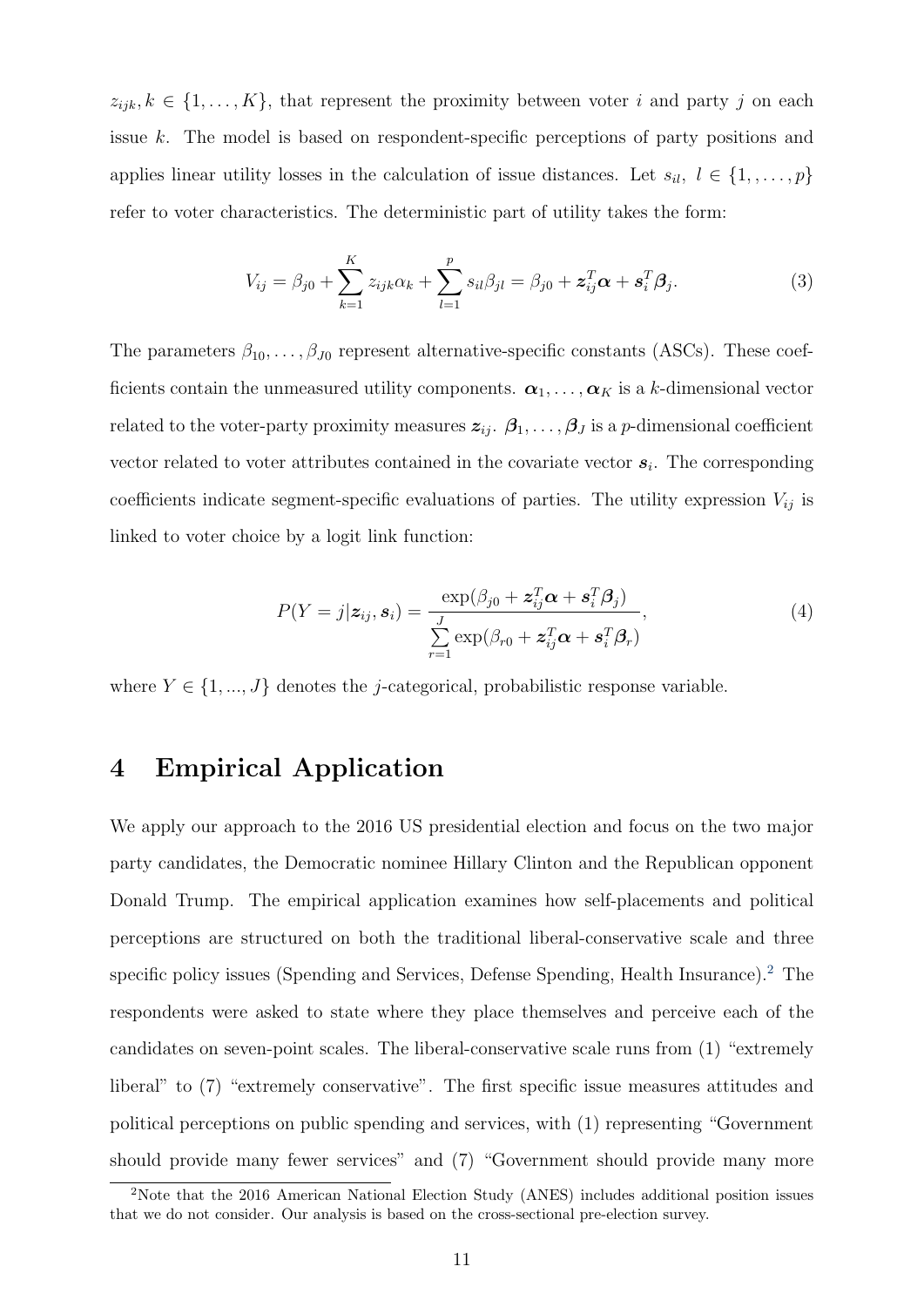services". The second scale captures attitudes on the amount of the budget spent on defense, running from (1) "Government should decrease defense spending" to (7) "Government should increase defense spending". The third taps positions on public versus private medical support (1 "Government insurance plan", 7 "Private insurance plan"). We restrict our analysis to those respondents that provided self-placements and party placements for both the Democrat and the Republican, and reported voting for one of the two major candidates.

#### 4.1 Survey Responses to Placements

The stated positions give the observed response  $R_i$  in Equation 2. Figure 2 depicts the distribution of issue placements on the liberal-conservative scale and the three specific issue scales. All bar plots show the percentages for each category on the ordinal scales. While the distributions of the self-placements are in most cases rather unstructured, with a small tendency to middle categories (except for the issue of health insurance), the densities of the perceived candidate positions are mostly skewed. The modal value of the candidate positions is in all cases at the opposite sides, except for the issue of defense spending. Inspecting, for instance, the liberal-conservative scale reveals that the majority of the probability mass for the Republican candidate is located at high categories (5,6,7), while the majority of the probability mass for Democratic candidate is located at the opposite side (1,2,3). The tendency to the left or right side of the scales depends on the policy and the scale coding. Thus, voters perceive the Republican candidate as offering more conservative positions, favoring the increase of defense spending and private health insurance. By contrast, voters ascribe the Democratic candidate more liberal positions and perceive the candidate as favoring government health insurance. The only exception to this pattern is observed for the issue of defense spending, where the voters perceive the Democratic candidate as taking a more moderate position. The same opposite tendency is noticeable for the issue of spending and services, but in reversed corners of the scale because of the different coding. Here, the distribution of Democratic candidate placements is left-skewed corresponding with more services and higher categories, whereas the distribution of perceived stances for the Republican candidate is right-skewed corresponding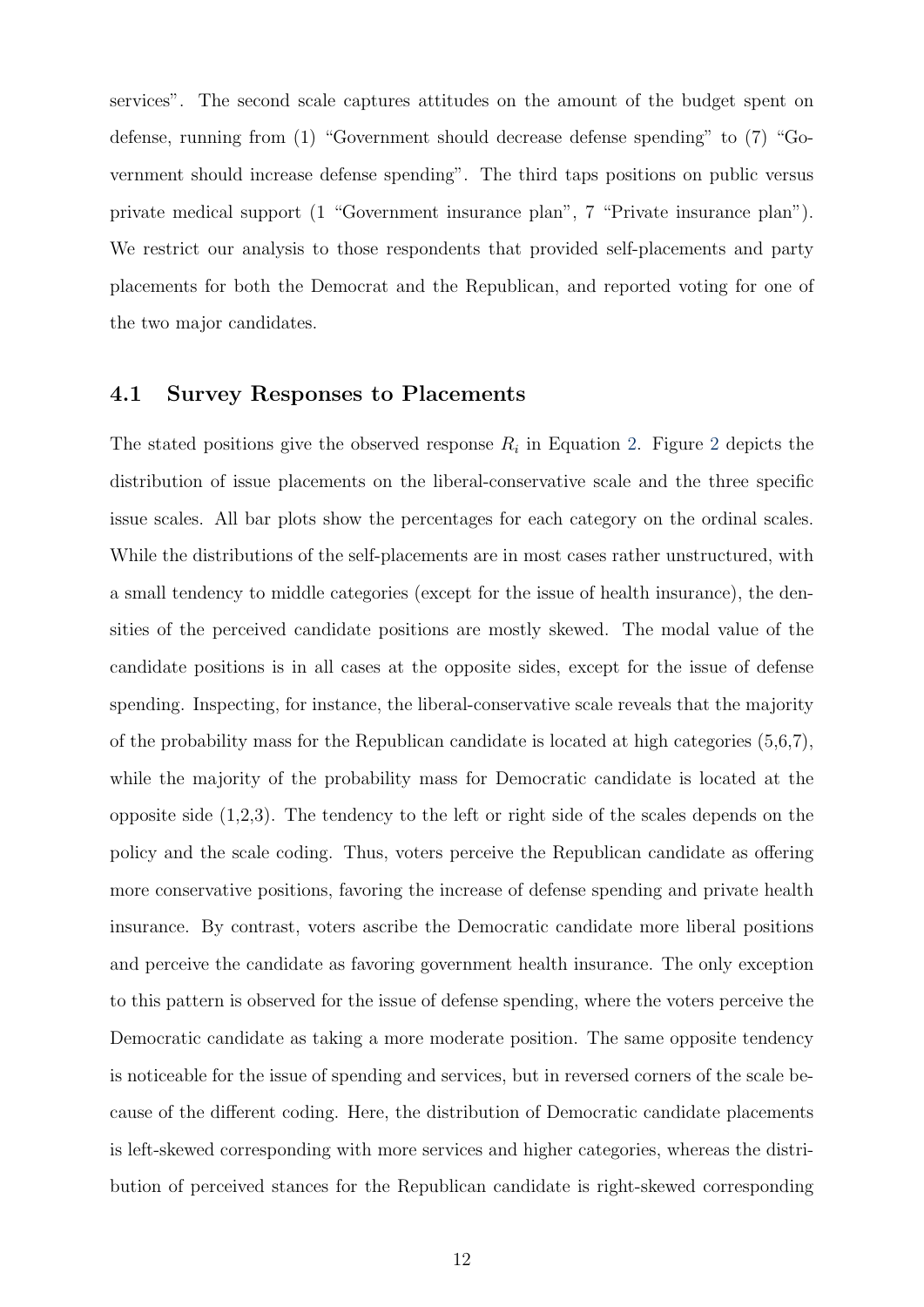with fewer services at smaller categories.

#### 4.2 Stage 1: Predictors for Uncertainty and Placements

The model of survey responses can link both the placement and uncertainty structure of self-placements and candidate placements to explanatory variables. Note that we model the shape of the uncertainty structure by covariates but not the uncertainty weights. We examine two sets of covariates which enter both components. The first three variables relate to cognitive processes or information costs. Voters vary in political sophistication or awareness (e.g., Luskin 1987, 1990; Delli Carpini and Keeter 1993; Rapeli 2013). It is frequently reasoned in the literature that voters with lower information costs are more informed about the stances parties or candidates take on public policies. We hypothesize, therefore that voters who are equipped with higher levels of political information are more certain about their own placements and party platforms. We rely on three measures to explore whether different levels of political sophistication yield special response patterns due to uncertainty or placements in a particular direction. The first is the level of education, measured in 8 categories from 1 (high school degree or less) to 8 (doctorate). The second variable captures the strength of political interest and employs self-reports on how much attention the respondent pays to politics and elections. The original five-point scale was reversed so that 1 represents the response "never" and 5 "always". To distinguish segments with different political knowledge, we use factual knowledge questions with correct and incorrect responses. The respondents were asked to recognize the job or political office the following persons hold: Vice-President Joe Biden, Speaker of the House Paul Ryan, Chancellor of Germany Angela Merkel, President of Russia Vladimir Putin, US Supreme Ct Chief Justice John Roberts. We computed an additive knowledge score where each incorrect reply gives a value of 0 and correct answers a value of 1. We counted the number of times each respondent reported right answers yielding a six-categorical variable (0 none correct, 5 all answers correct).

The second set of predictors are partisan variables and assessments of personal or character qualities of the candidates. We hypothesize that voters are more certain where to locate the candidates on the policy scales when they have a long-standing leaning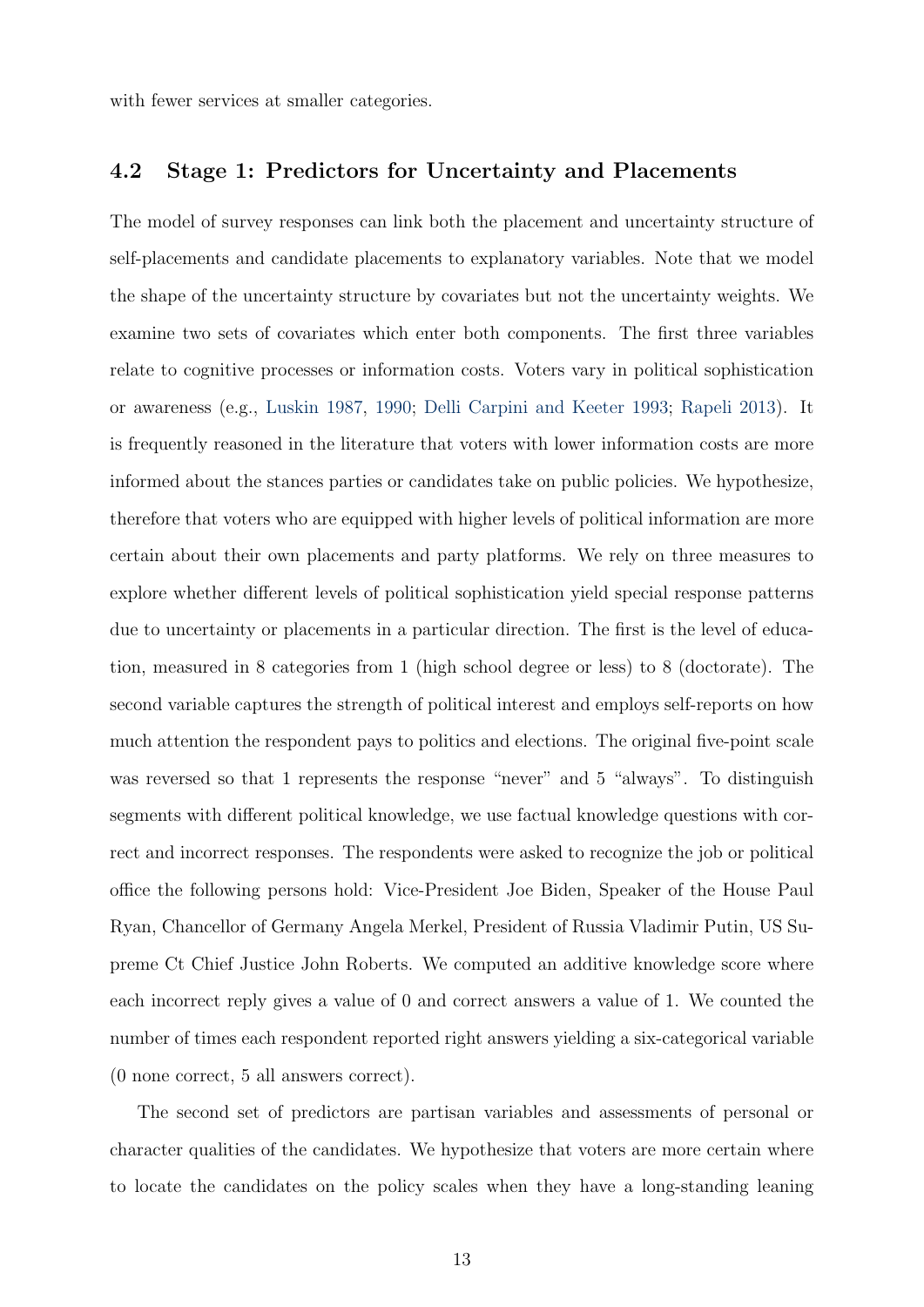(a) Liberal-Conservative **Self−Placement Democratic Candidate Republican Candidate**  $0.5$  $0.5$  $_{0.5}^{\phantom{0}}$ 0.0 0.1 0.2 0.3 0.4 0.5 0.0 0.1 0.2 0.3 0.4 0.5 0.0 0.1 0.2 0.3 0.4 0.5  $0.4$  $\frac{4}{9}$  $0.4$  $_{\rm 3}^3$  $\ddot{\circ}$  $_{0.3}$  $0.2$  $0.2$  $0.2$  $\overline{0}$  $\overline{\mathbf{S}}$  $\overline{0}$ .  $\frac{1}{6}$  $\frac{0}{0}$  $\frac{1}{2}$ 1 2 3 4 5 6 7<br>Liberal Conservative 1 2<br>Liberal 1 2 3 4 5 6 7 1 2 3 4 5 6 7 1 2 3 4 5 6 7 Liberal Conservative (b) Spending and Services **Democratic Candidate Republican Candidate Self−Placement**  $0.5$  $\frac{5}{6}$  $0.5$ 0.0 0.1 0.2 0.3 0.4 0.5 0.0 0.1 0.2 0.3 0.4 0.5 0.0 0.1 0.2 0.3 0.4 0.5  $0.4$  $0.4$  $0.4$  $^{0.3}$  $0.3$  $0.3$  $\frac{2}{3}$  $\frac{2}{3}$  $\rm ^{2}$  $\overline{\circ}$  $\overline{\circ}$  $\overline{\rm o}$  $\frac{1}{6}$  $\overline{0}$ ┓  $_{\rm 0.0}$ The Contract of the Contract of the Contract of the Contract of the Contract of the Contract of the Contract of the Contract of the Contract of the Contract of the Contract of the Contract of the Contract of the Contract o  $\frac{1}{\text{Fewer}}$ 1 2 3 4 5 6 7 1 2 3 4 5 6 7 1 2 3 4 5 6 7 Fewer More (c) Defense Spending **Democratic Candidate Republican Candidate Self−Placement**  $0.5$  $0.5$  $0.5$ 0.0 0.1 0.2 0.3 0.4 0.5 0.0 0.1 0.2 0.3 0.4 0.5 0.0 0.1 0.2 0.3 0.4 0.5  $0.4$  $0.4$  $0.4$  $0.3$  $\ddot{\circ}$  $0.3$  $0.2$  $\frac{2}{3}$  $0.2$  $\overline{0}$  $\overline{\textbf{G}}$  $\overline{\textbf{c}}$  $_{0.0}$  $\frac{1}{6}$  $\frac{1}{5}$ ۳Ū 1 2 3 4 5 6 7<br>Decrease Increase Increase 1<br>Decrease 2 3 4 5 6 7<br>Increase 1 2 3 4 5 6 7 Decrease Increase 1 2 3 4 5 6 7 (d) Health Insurance **Democratic Candidate Self−Placement Republican Candidate**  $0.5$  $0.5$  $0.5$ 0.0 0.1 0.2 0.3 0.4 0.5 0.0 0.1 0.2 0.3 0.4 0.5 0.0 0.1 0.2 0.3 0.4 0.5  $0.4$  $^{0.4}$  $0.4$  $_{0.3}$  $0.3$  $0.3$  $0.2$  $\frac{2}{3}$  $0.2$  $\overline{a}$  $\overline{\circ}$  $\overline{\mathbf{c}}$  $_{0.0}$  $\overline{0}$ .0  $\overline{\phantom{0}}$  $\frac{6}{10}$ ٦C ┓ 7<br>Private 1 2 3 4 5 6 7<br>Government Private 1 2 3 4 5 6 7 1 2 3 4 5 6 7 Government Private 1 2 3 4 5 6 7 Source: 2016 ANES, N=1539.

#### Figure 2: Distribution of Issue Placements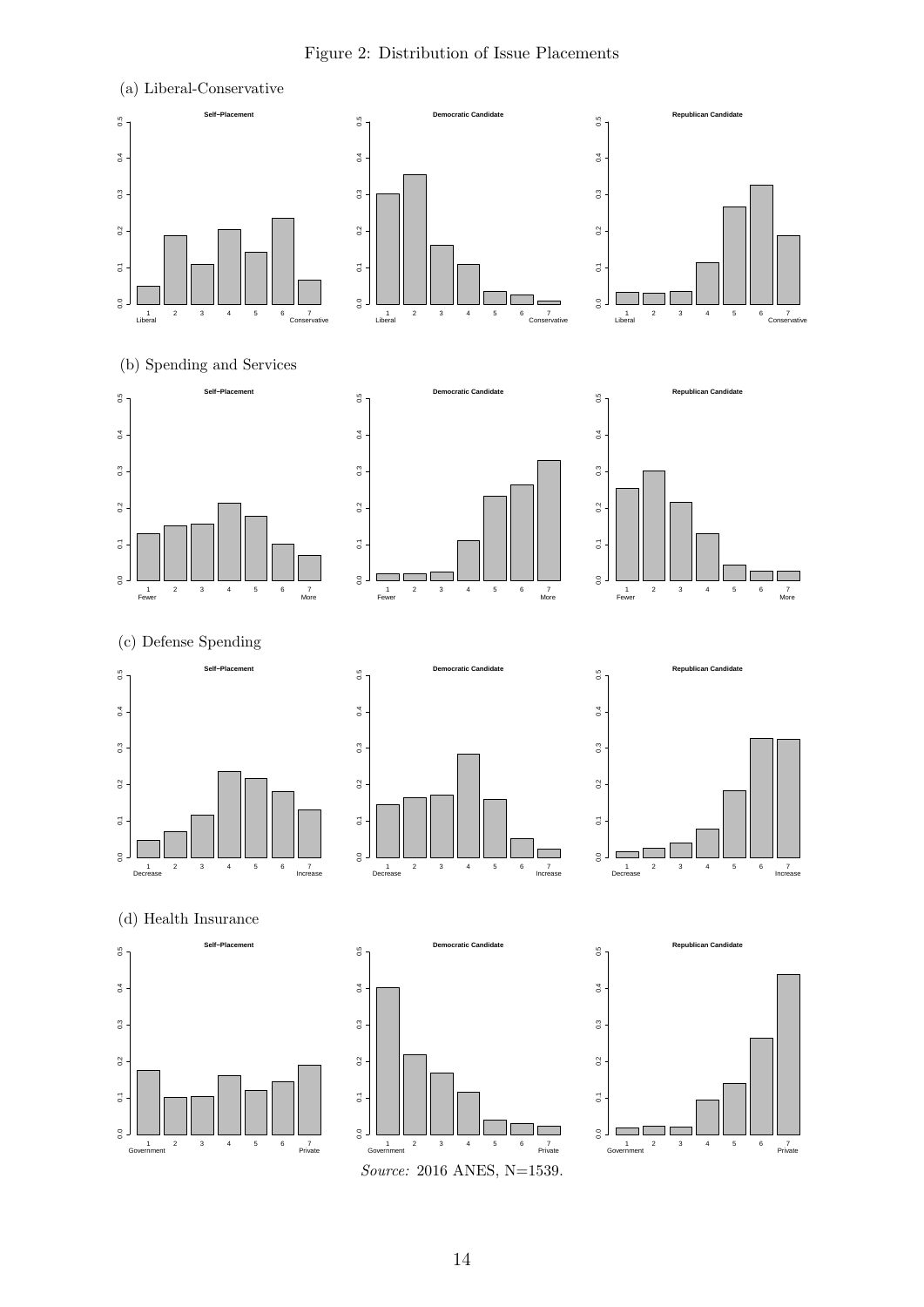toward the party whose candidate they place. By contrast, specific response styles due to uncertainty might be likely to observe when the voter does not identify with the respective party. The same expectation could also be formulated for candidate images. To capture the relationship between the voter and the candidate to be located, we consider party identification, which enters the models by two dummy-coded variables. For each of the two major parties, we generated a variable that takes the value of 1 when the respondent identifies as Democrat or Republican, respectively, and 0 otherwise (i.e., no preference, any other party identification or Independents). We also explore candidate images measured by character traits. The respondents were asked to assess the candidates on six traits (strong leadership, really cares, knowledgeable, honest, speaks mind, and even-tempered), each measured on a five-point scale running from "not well at all" to "extremely well". For each of the two candidates, an index of the overall evaluation was generated by adding all trait evaluations and dividing it by the number of traits.

#### 4.3 Stage 2: Predictors for Vote Choice

The voter choice model is based on the placement and uncertainty estimates of the underlying survey response models. In addition to these spatial considerations, we also account for standard voter characteristics such as age (centered around the sample mean, measured in decades), gender (1 female, 0 male), regional differences (North Central, Southern and Western part of the US, with Northeast as reference), economic considerations (evaluation of the country-level economy in the past year, ranging from 1 "much worse" to 5 "much better"), two race variables (self-identifications as being Black or Latino), and the level of education. Also here we exclude all missing values.

## 5 Results

The result presentation proceeds as follows: First, we discuss the findings of the survey response models. Here, we begin by assessing how uncertainty impacts on voters' selfplacements and the perceived party platforms. Then, we present the estimates for the placement and the uncertainty part of the models, followed by a comparison of the BetaBin models with the ordinal models without uncertainty component based on performance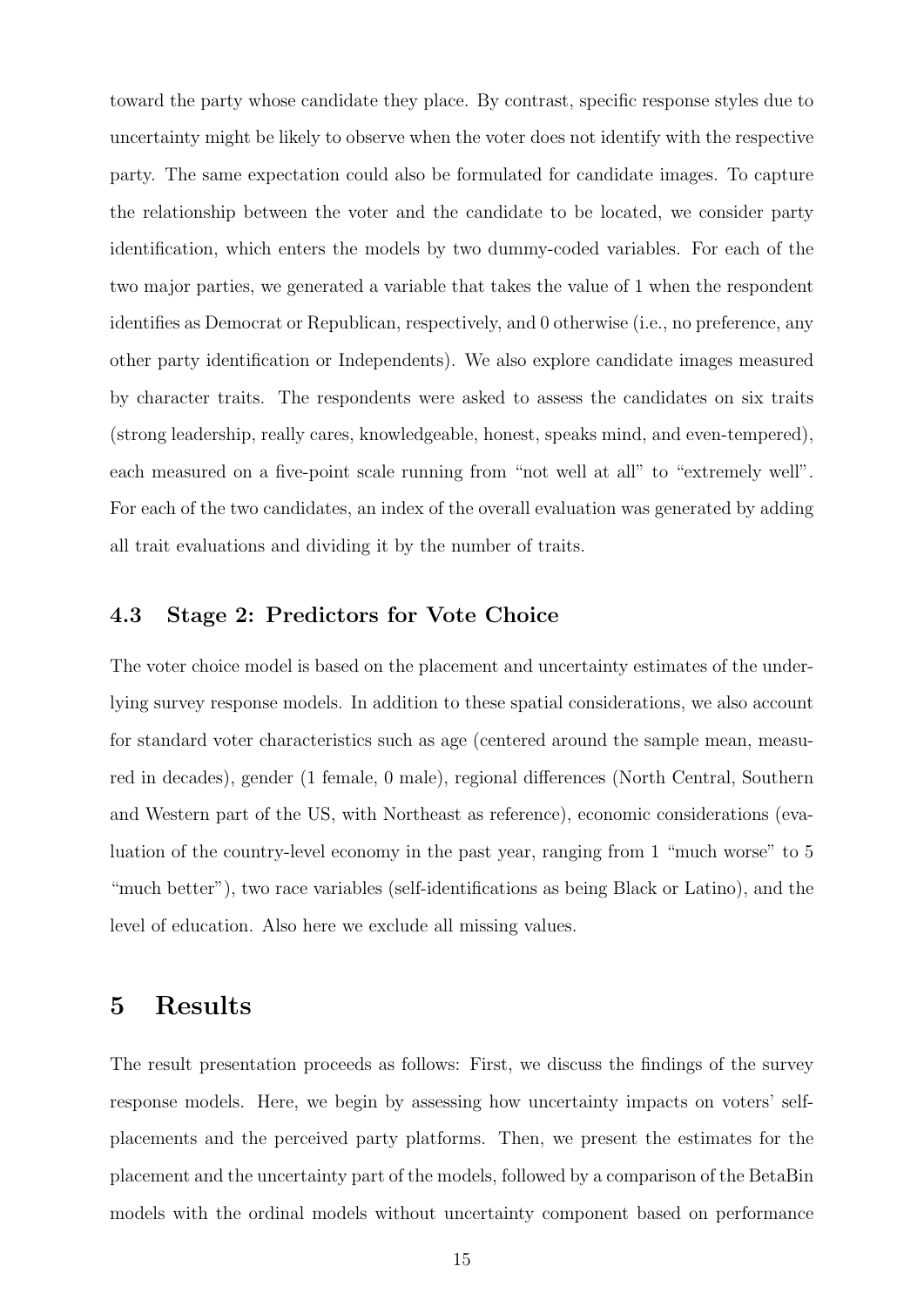measures. In the second part of the analysis, we use the estimated placements to predict voter choice between the two major candidates.

#### 5.1 Issue Placements and Issue Uncertainty

We specify for each of the placements separate BetaBin models.<sup>3</sup> Figure 3 illustrates the role of uncertainty in the placements. The mixture probability  $\hat{\pi}$  indicates the importance of the structural component in the mixture models. Therefore,  $1 - \hat{\pi}$  measures the weight of the uncertainty component and can be understood as an indicator of how certain voters are about their own placements and how clear or unambiguous they perceive the candidate platforms. The closer the weight  $\hat{\pi}$  is to 1, the weaker the uncertainty so that  $1 - \hat{\pi} = 0$ yields the pure cumulative model without any response styles. The closer the weight  $\hat{\pi}$ is to 0, the stronger the uncertainty and the weaker the placement structure. The shape of the uncertainty structure is modeled by covariates, which may lead to a tendency to the middle categories, extreme categories or any graduation between these two extremes. The dotted lines in Figure 3 represent the  $2.5\%$  and  $97.5\%$  bootstrap quantiles.<sup>4</sup>



Note: Dotted lines correspond to the 2.5% and 97.5% bootstrap quantiles.

Figure 3: Importance of the uncertainty component  $(1 - \hat{\pi})$ 

<sup>3</sup>Details on the EM-Algorithm to estimate the models can be found in Tutz and Schneider (2019). We also used the R packages MRSP (Pößnecker 2019) and VGAM (Yee 2016).

<sup>&</sup>lt;sup>4</sup>Note that it is not unusual when the intervals are non-symmetric around the estimate because no distribution assumption is made.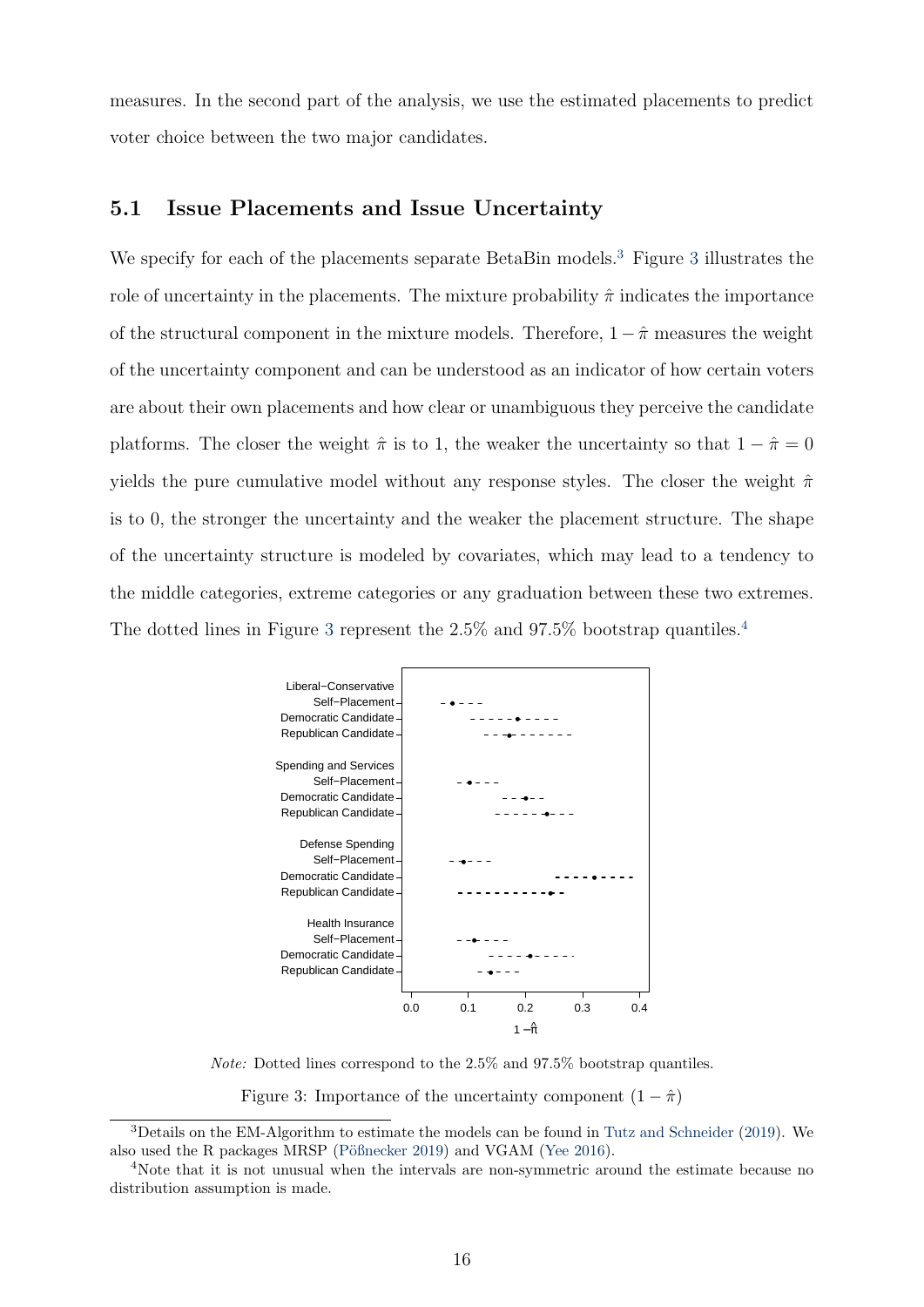We obtain the weakest uncertainty weights for the self-placements, ranging from 0.07 to 0.11. This result indicates that respondents exhibit clear positions on the ideological and policy scales. Much higher uncertainty levels are detected for the placements of the two presidential candidates. Voters are the most certain where to place both candidates on the liberal-conservative scale. We also observe comparatively moderate uncertainty weights for the Republican candidate on the issue of health insurance. A little higher uncertainty weights are estimated for the issue of spending and services. Regarding the issue of defense spending, the quite large weight for the Democratic candidate (0.32) suggests that voters exhibit much more difficulties in placing Hillary Clinton as compared to Donald Trump (0.24).

Tables 1 - 3 display the results of the mixture models. In each of the tables, the upper part gives the estimates for the placement component  $(\gamma)$ , the lower part the estimates for uncertainty response style effects  $(\alpha)$ . We also report the 2.5% and 97.5% quantiles of 300 non-parametric bootstrap samples for each effect. We consider an estimate as significant at the 5%-level when the bootstrap confidence intervals cover the estimate but not zero. The interpretation is as follows: Positive coefficients in the preference part suggest that lower categories are more likely, negative coefficients that higher categories are more likely. Regarding the uncertainty part, which contains the estimates for the shape of the uncertainty distribution, positive values suggest a tendency to locations at middle categories, that is, moderate positions. Negative values indicate a tendency to the extremes of the scales.

Let us first focus on the results for the self-placements, displayed in Table 1. Regarding the placement effects, we observe positive effects for education on self-placements on the liberal-conservative scale and the defense spending scale. The higher the level of education, the more the voters position themselves toward liberal stances or favor the decrease of defense spending. Political interest exhibits an effect on the liberal-conservative scale and political knowledge on spending and services. The negative coefficient for political interest suggests that the more attention the voters pay to politics and elections, the more they tend to have conservative views. The positive effect for political knowledge indicates that the higher the level of political knowledge, the more they favor fewer services.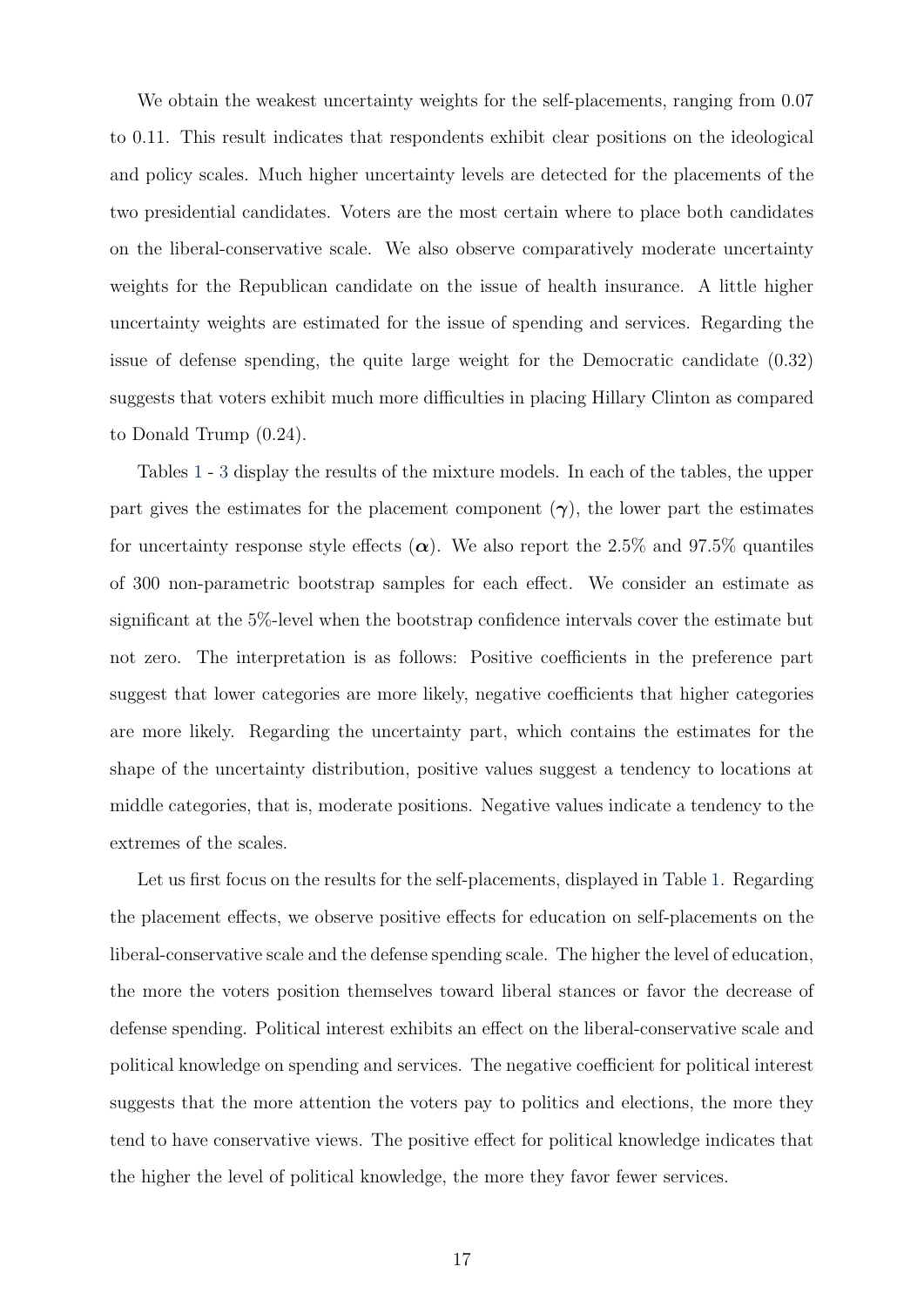Regarding the partisan variables, we obtain very plausible results. Here, one should keep in mind that the placements perceived as 'democratic' correspond with lower categories on the liberal-conservative scale and health insurance, and with higher categories on the issue of spending and services (see Figure 2). The perceived Republican positions are associated with higher categories on the liberal-conservative scale, defense spending and health insurance, and with lower categories on spending and services. Thus, the effects of party identification and candidate traits correspond with these tendencies. In particular, we observe in three out of the four cases a negative effect for Republican identifiers, with a particularly large one on the liberal-conservative scale, which is consistent with the perceived candidate position that is located at higher categories. Nevertheless, the positive effect on spending and services is also in line with this interpretation since it is the only scale where the perceived Republican position corresponds with lower categories. Accordingly, Democrats have more liberal stances and favor more services.

Concerning the Democratic candidate traits, we obtain significant effects on all scales: the higher the assessment of the Democratic candidate, the more liberal is the selfplacement, the more they favor the increase of services, the decrease of defense spending and government health insurance. The Republican candidate traits also significantly impact on all self-placements, with reversed effects: the higher voters assess the qualities of the Republican candidate, the more conservative the attitudes, the more they favor fewer services, the increase in defense spending and private insurance.

As can be seen at the bottom of Table 1, we obtain only four significant response style effects for uncertainty and small uncertainty weights. When the voters' political interest increases, they tend to favor extreme positions, which is only statistically significant on the liberal-conservative and the spending and services scales. The positive effects for political knowledge indicate a tendency to favor a moderate position, which is only statistically significant for spending and services. Since the uncertainty weights are small, the estimated effects of the uncertainty part should be interpreted with caution.

Table 2 contains the placement and uncertainty estimates for the perceived Democratic candidate platforms. Voters with a higher level of political interest tend to ascribe the Democratic candidate more liberal positions and in favor of increasing spending and ser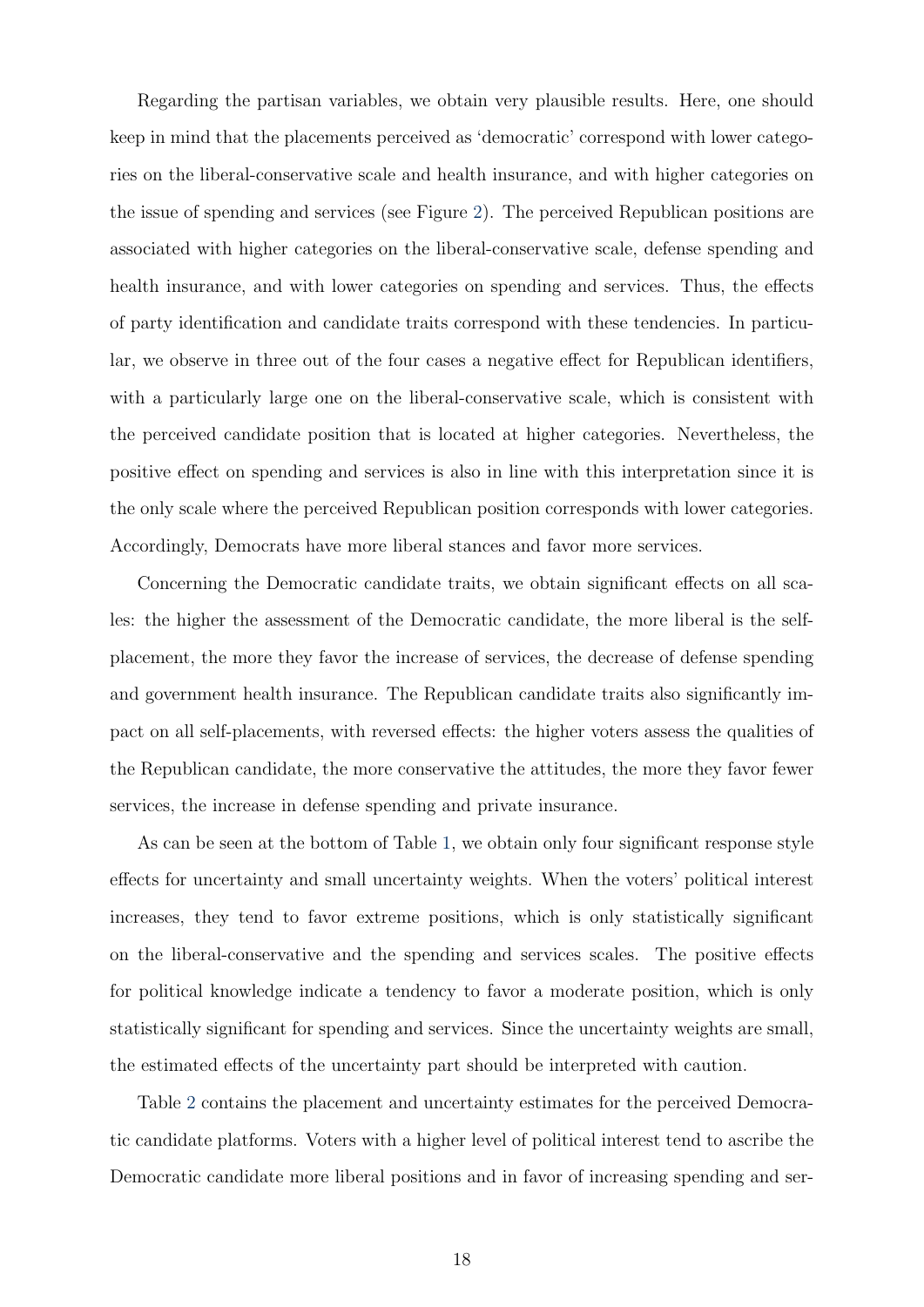vices. Those with higher political knowledge scores locate the candidate towards offering a stance in favor of government health insurance. The more liberal the voters, the more liberal positions they ascribe to the candidate. The positive coefficient for the candidate traits suggest that the higher the voters assess the qualities of the candidate, the more they perceive the Democratic candidate as taking a fewer-services stance.

The estimates for the uncertainty response styles suggest that the own positions have a strong impact on the shape of the uncertainty component. The strongest impact is found on the liberal-conservative scale. The more conservative the voters, the more they tend to locate the Democratic candidate towards extreme stances on the liberal-conservative, defense spending and health insurance scales. One may interpret this behavior as 'contrast'. However, extreme stances include both sides of the scale. The positive effect indicates that voters with more conservative views tend to ascribe the candidate a moderate position on spending and services. The same tendency is estimated for Democratic party identifiers and the assessment of candidate traits for the issue of services and spending and the issue of health insurance.

Table 3 reports the results for the Republican candidate placements. Here, most of the estimated coefficients are not in line with the tendencies detected for the candidate positions in Figure 2. For instance, voters who identify with the Republican party and assign the Republican candidate higher quality traits, tend to place the candidate toward positions that correspond with more spending and services. Thus, the estimates differ from the perceived candidate tendency. Regarding the uncertainty estimates, only one significant effect is obtained: The higher the voters assess the candidate traits, the more they tend to perceive the candidate as taking moderate positions on the liberal-conservative scale.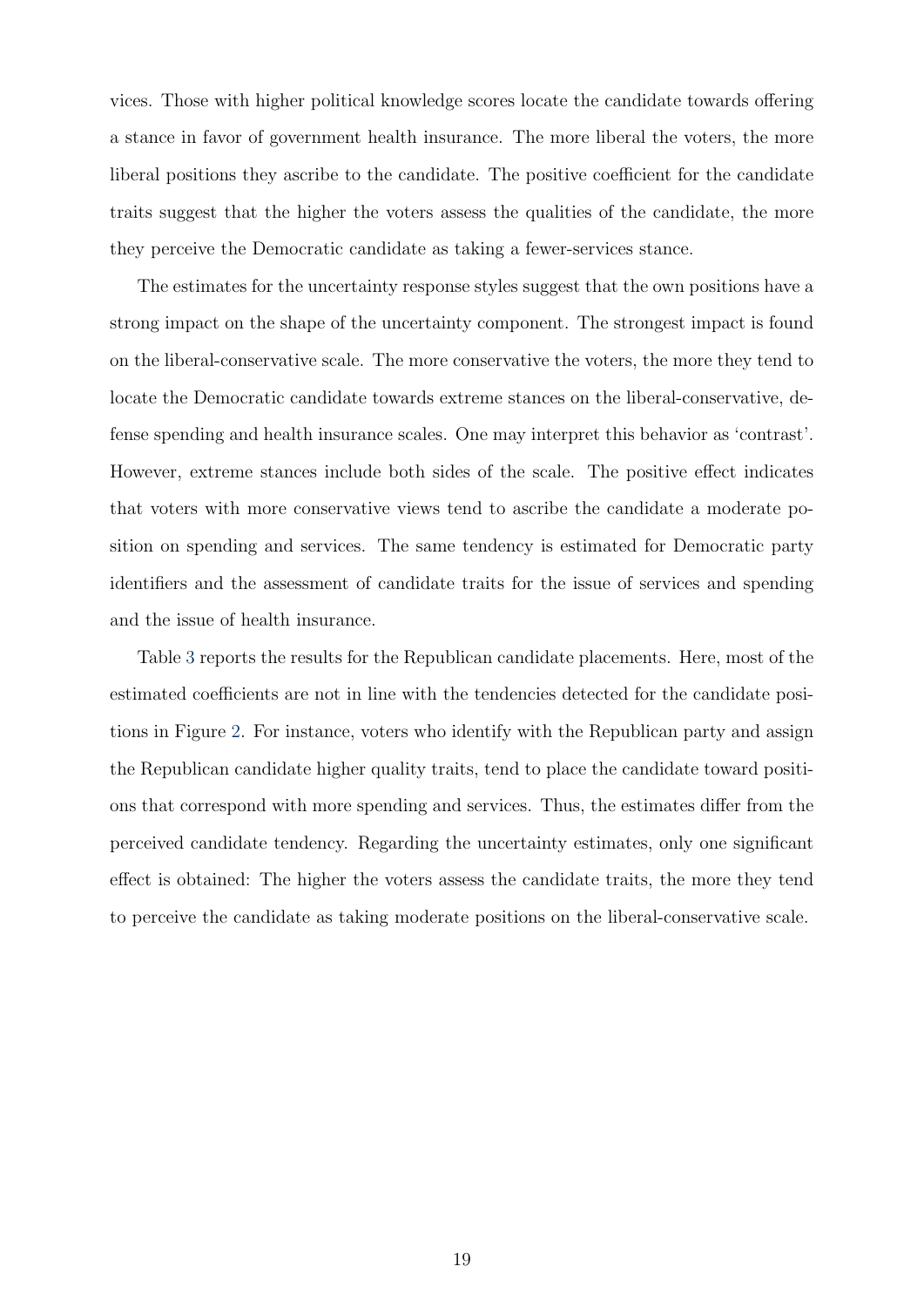|                                                                                                                                                                                            |          | Liberal-Conservative |          |                                |          |           | Spending and Services |             |          | Defense Spending |          |        |          | Health Insurance |          |        |
|--------------------------------------------------------------------------------------------------------------------------------------------------------------------------------------------|----------|----------------------|----------|--------------------------------|----------|-----------|-----------------------|-------------|----------|------------------|----------|--------|----------|------------------|----------|--------|
|                                                                                                                                                                                            | Estimate | BS.2.5               | BS.97.5  | $\dot{\omega}$  <br>. <u>भ</u> | Estimate | BS.2.5    | BS.97.5               | $\cdot$ ig. | Estimate | BS.2.5           | BS.97.5  | sig.   | Estimate | BS.2.5           | BS.97.5  | sig.   |
| Placement Part                                                                                                                                                                             |          |                      |          |                                |          |           |                       |             |          |                  |          |        |          |                  |          |        |
| Education                                                                                                                                                                                  | 0.084    | 0.035                | 0.144    | $\ast$                         | 0.009    | $-0.046$  | 0.055                 |             | 0.139    | 0.086            | 0.195    | ⋇      | $-0.042$ | $-0.111$         | 0.011    |        |
| Political Interest                                                                                                                                                                         | $-0.136$ | $-0.266$             | $-0.014$ | $\ast$                         | $-0.001$ | $-0.121$  | 0.122                 |             | $-0.188$ | $-0.309$         | $-0.080$ |        | $-0.021$ | $-0.147$         | 0.083    |        |
| Political Knowledge                                                                                                                                                                        | 0.003    | $-0.117$             | 0.116    |                                | 0.138    | 0.043     | 0.244                 | $\ast$      | 0.016    | $-0.083$         | 0.151    |        | 0.071    | $-0.023$         | 0.211    |        |
| Democratic Party Identification                                                                                                                                                            | 0.979    | 0.712                | 1.404    | $\ast$                         | $-0.769$ | $-1.143$  | $-0.467$              | $\ast$      | 0.000    | $-0.312$         | 0.327    |        | 0.048    | $-0.306$         | 0.409    |        |
| Republican Party Identification                                                                                                                                                            | $-1.789$ | $-2.233$             | $-1.351$ | $\ast$                         | 0.477    | 0.177     | 0.848                 | $\ast$      | $-0.388$ | $-0.700$         | $-0.120$ | $\ast$ | $-0.861$ | $-1.213$         | $-0.513$ |        |
| Democratic Candidate Traits                                                                                                                                                                | 1.073    | 0.954                | 1.279    | $\ast$                         | $-1.043$ | $-1.268$  | $-0.926$              | $\ast$      | 0.633    | 0.467            | 0.805    | $\ast$ | 0.929    | 0.779            | 1.208    | $\ast$ |
| Republican Candidate Traits                                                                                                                                                                | $-0.967$ | $-1.212$             | -0.794   | $\ast$                         | 0.665    | 0.448     | 0.908                 | ⋇           | $-0.938$ | $-1.169$         | $-0.728$ | $\ast$ | $-0.824$ | $-1.085$         | $-0.637$ | $\ast$ |
|                                                                                                                                                                                            |          |                      |          |                                |          |           |                       |             |          |                  |          |        |          |                  |          |        |
| Uncertainty Part                                                                                                                                                                           |          |                      |          |                                |          |           |                       |             |          |                  |          |        |          |                  |          |        |
| Education                                                                                                                                                                                  | 0.570    | $-0.400$             | 1.735    |                                | 0.486    | $-0.373$  | 1.415                 |             | 0.239    | $-0.656$         | 0.933    |        | 0.559    | $-0.627$         | 1.614    |        |
| Political Interest                                                                                                                                                                         | $-3.039$ | $-4.501$             | $-0.213$ | $\ast$                         | $-2.494$ | $-5.367$  | $-0.611$              | $\ast$      | $-0.940$ | $-4.651$         | 0.231    |        | $-0.452$ | $-3.998$         | 0.868    |        |
| Political Knowledge                                                                                                                                                                        | 1.378    | $-1.732$             | 2.070    |                                | 1.836    | $0.103\,$ | 3.282                 | $\ast$      | 1.379    | $-1.003$         | 3.605    |        | 0.486    | $-1.437$         | 2.763    |        |
| Democratic Party Identification                                                                                                                                                            | 3.855    | $-1.664$             | 8.513    |                                | 0.134    | $-6.631$  | 6.262                 |             | 1.816    | $-8.753$         | 6.791    |        | $-2.949$ | $-7.899$         | 8.589    |        |
| Republican Party Identification                                                                                                                                                            | 7.371    | $-0.789$             | 12.064   |                                | 1.176    | $-3.898$  | 8.408                 |             | 2.153    | $-2.416$         | 6.277    |        | 5.815    | $-2.803$         | 12.543   |        |
| Democratic Candidate Traits                                                                                                                                                                | 1.933    | $-1.514$             | 3.198    |                                | 1.834    | $-0.965$  | 4.676                 |             | 1.587    | 0.299            | 5.924    | $\ast$ | 2.112    | $-2.398$         | 4.252    |        |
| Republican Candidate Traits                                                                                                                                                                | 3.294    | $-1.046$             | 7.924    |                                | 2.366    | $-1.748$  | 5.617                 |             | 1.717    | $-3.325$         | 4.646    |        | $-2.468$ | $-5.761$         | 2.861    |        |
| $1-\hat{\pi}$                                                                                                                                                                              | 0.072    | 0.053                | 0.127    |                                | 0.102    | 0.081     | 0.161                 |             | 0.091    | 0.068            | 0.144    |        | 0.110    | 0.081            | 0.174    |        |
| Source: 2016 ANES. Note: Cut points of the placement part and intercept of uncertainty part are not displayed. An estimate is considered as significant at the 5%-level when the bootstrap |          |                      |          |                                |          |           |                       |             |          |                  |          |        |          |                  |          |        |

Table 1: Parameter estimates of the BetaBin model: Self-Placements Table 1: Parameter estimates of the BetaBin model: Self-Placements

confidence intervals cover the estimate but not zero, N=1539.

confidence intervals cover the estimate but not zero,  ${\rm N}{=}1539.$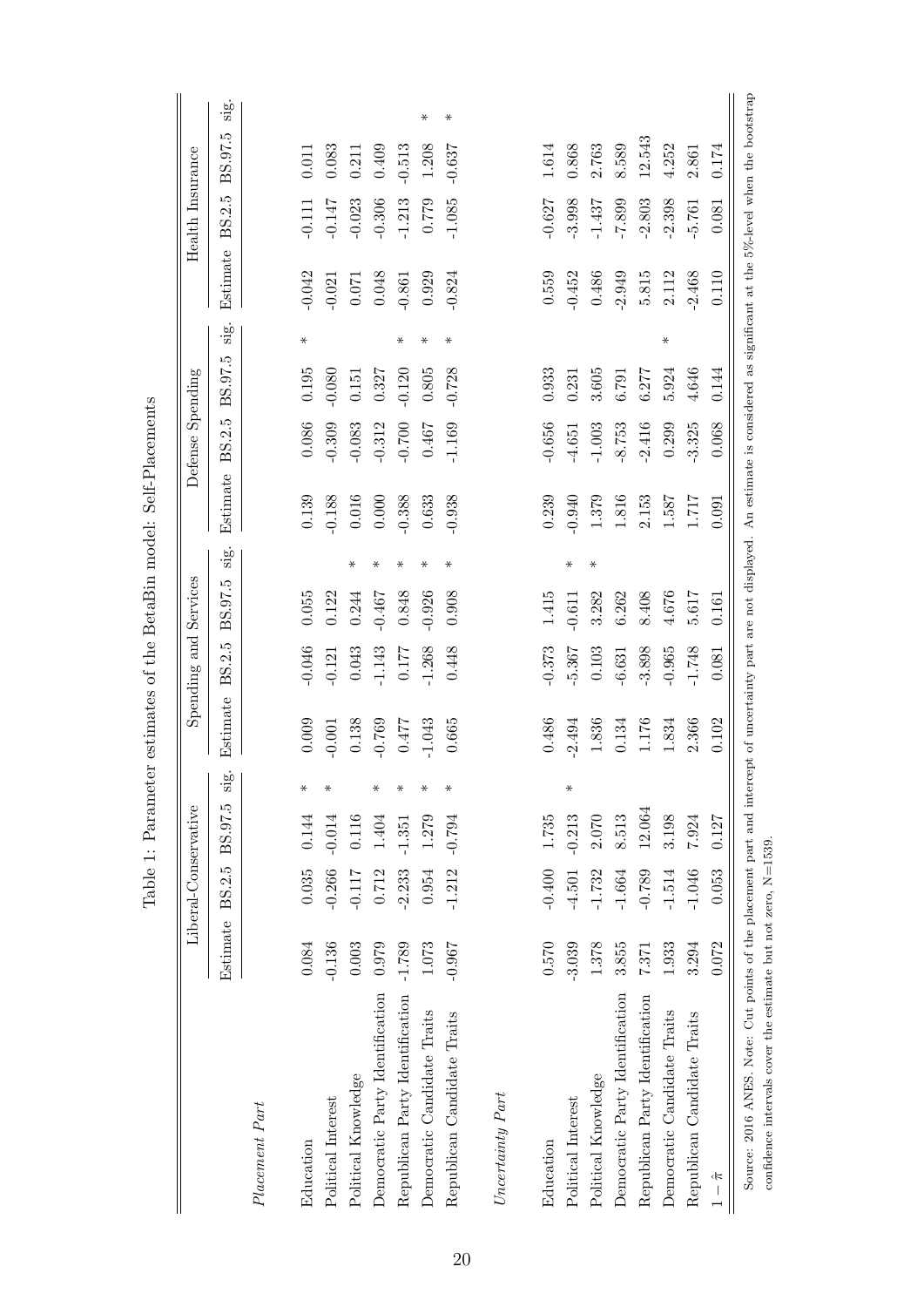|                                 |                 | Liberal-Conservative |           |            |          | Spending and Services |          |        |           | Defense Spending |          |        |          | Health Insurance |          |               |
|---------------------------------|-----------------|----------------------|-----------|------------|----------|-----------------------|----------|--------|-----------|------------------|----------|--------|----------|------------------|----------|---------------|
|                                 | Estimate BS.2.5 |                      | BS.97.5   | $\cdot$ sg | Estimate | BS.2.5                | BS.97.5  | sig.   | Estimate  | BS.2.5           | BS.97.5  | sig.   | Estimate | BS.2.5           | BS.97.5  | $\frac{1}{2}$ |
| Placement Part                  |                 |                      |           |            |          |                       |          |        |           |                  |          |        |          |                  |          |               |
| Education                       | 0.019           | $-0.080$             | 0.087     |            | 0.023    | $-0.043$              | 0.087    |        | $-0.033$  | $-0.128$         | 0.037    |        | $-0.009$ | $-0.085$         | 0.071    |               |
| Political Interest              | 0.165           | 0.011                | 0.313     | $\ast$     | $-0.330$ | $-0.484$              | $-0.215$ | ⋇      | $-0.086$  | $-0.256$         | 0.099    |        | 0.163    | 0.000            | 0.332    |               |
| Political Knowledge             | 0.096           | $-0.098$             | 0.272     |            | 0.017    | $-0.110$              | 0.166    |        | 0.041     | $-0.182$         | 0.222    |        | 0.196    | 0.026            | 0.341    | $\ast$        |
| Self-Placement                  | 0.272           | 0.060                | 0.517     | $\star$    | 0.026    | $-0.120$              | 0.164    |        | $-0.111$  | $-0.265$         | 0.060    |        | 0.089    | $-0.039$         | 0.220    |               |
| Democratic Party Identification | $-0.229$        | $777.0 -$            | 0.313     |            | 0.321    | $-0.004$              | 0.696    |        | $-0.531$  | $-1.145$         | $-0.052$ | $\ast$ | $-0.625$ | $-1.076$         | $-0.231$ | ⋇             |
| Democratic Candidate Traits     | $-0.850$        | $-1.107$             | $-0.573$  | $\ast$     | 1.067    | 0.863                 | 1.328    | $\ast$ | $-1.823$  | $-2.190$         | $-1.553$ | ⋇      | $-0.693$ | $-0.923$         | $-0.489$ | $\ast$        |
| Uncertainty Part                |                 |                      |           |            |          |                       |          |        |           |                  |          |        |          |                  |          |               |
| Education                       | 0.078           | $-0.756$             | 0.537     |            | $-0.180$ | $-0.577$              | 0.181    |        | 0.064     | $-0.498$         | 0.419    |        | $-0.235$ | $-1.083$         | 0.548    |               |
| Political Interest              | 0.199           | $-2.011$             | 1.147     |            | $-0.191$ | $-0.721$              | 0.572    |        | $-0.741$  | $-2.432$         | 0.341    |        | $-0.593$ | $-2.560$         | 0.112    |               |
| Political Knowledge             | 0.475           | $-0.731$             | $1.770\,$ |            | 0.157    | $-0.504$              | 0.599    |        | 0.854     | $-0.280$         | 2.165    |        | 0.505    | $-0.506$         | 2.118    |               |
| Self-Placement                  | $-2.823$        | $-3.891$             | $-0.504$  | $\ast$     | 0.524    | 0.139                 | 1.685    | $\ast$ | $-1.263$  | $-3.111$         | $-0.163$ | $\ast$ | $-0.775$ | $-2.528$         | $-0.037$ | $\ast$        |
| Democratic Party Identification | 2.316           | $-1.966$             | 5.242     |            | 2.576    | 0.060                 | 13.610   | ⋇      | 0.710     | $-0.916$         | 11.703   |        | 1.789    | $-0.762$         | 5.166    |               |
| Democratic Candidate Traits     | 1.179           | $-0.077$             | 4.739     |            | 2.120    | 1.140                 | 3.472    | ⋇      | $0.770\,$ | $-0.439$         | 2.539    |        | 1.867    | 0.519            | 4.416    | $\ast$        |
| $1-\hat{\pi}$                   | 0.186           | 0.105                | 0.259     |            | 0.201    | 0.161                 | 0.237    |        | 0.321     | 0.253            | 0.387    |        | 0.208    | 0.137            | 0.284    |               |

Table 2: Parameter estimates of the BetaBin model: Democratic Candidate Placements  $\overline{\text{did}}_{\text{a}}$  $\zeta$  $\ddot{ }$ :  $\overline{d}$ . De  $B_{\alpha\pm\alpha}$ Bir  $A_{+}$ J.  $\ddot{x}$  $\frac{1}{2}$ Table 2: Pa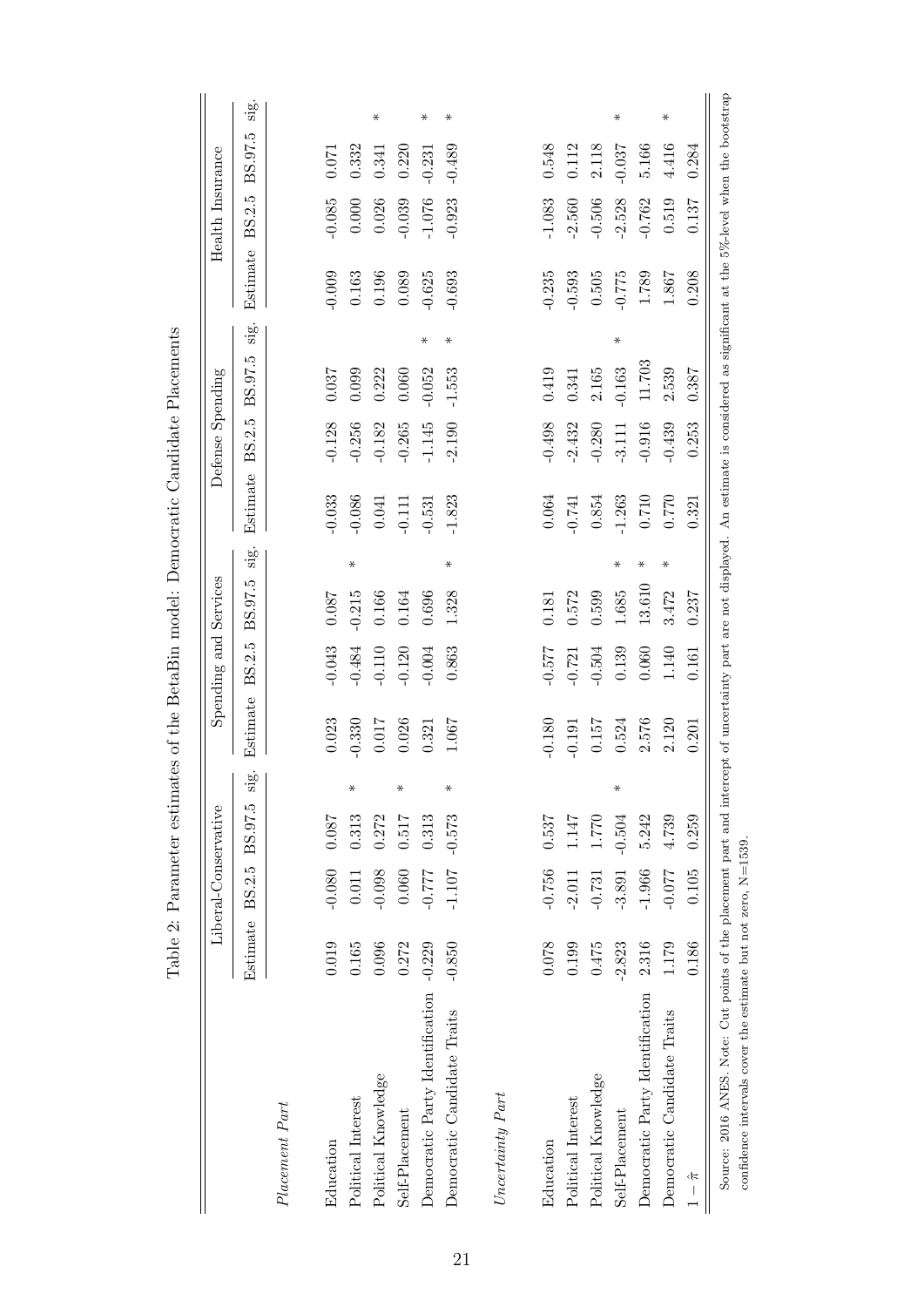|                                 |          | Liberal-Conservative |         |                         |           | Spending and Services |                    |      |          | Defense Spending |          |      |          | Health Insurance |         |
|---------------------------------|----------|----------------------|---------|-------------------------|-----------|-----------------------|--------------------|------|----------|------------------|----------|------|----------|------------------|---------|
|                                 | Estimate | BS.2.5               | BS.97.5 | $\dot{\mathbf{g}}$<br>S | Estimate  | BS.2.5                | BS.97.5            | sig. | Estimate | BS.2.5           | BS.97.5  | sig. | Estimate | BS.2.5           | BS.97.5 |
| Placement Part                  |          |                      |         |                         |           |                       |                    |      |          |                  |          |      |          |                  |         |
| Education                       | $-0.066$ | $-0.135$             | 0.014   |                         | $-0.010$  | $-0.076$              | 0.082              |      | 0.055    | $-0.030$         | 0.111    |      | $-0.032$ | $-0.097$         | 0.051   |
| Political Interest              | $-0.077$ | $-0.237$             | 0.144   |                         | 0.009     | $-0.115$              | 0.107              |      | $-0.254$ | $-0.403$         | $-0.110$ |      | $-0.096$ | $-0.245$         | 0.053   |
| Political Knowledge             | 0.079    | $-0.079$             | 0.413   |                         | 0.093     | $-0.042$              | 0.270              |      | 0.037    | $-0.107$         | 0.138    |      | $-0.015$ | $-0.138$         | 0.105   |
| Self-Placement                  | 0.413    | 0.239                | 0.554   | $\ast$                  | 0.085     | $-0.111$              | 0.206              |      | $-0.152$ | $-0.375$         | $-0.092$ |      | 0.054    | $-0.027$         | 0.154   |
| Republican Party Identification | $-0.522$ | $-0.952$             | 0.046   |                         | $-0.400$  | $-0.810$              | ⋇<br>$-0.043$      |      | 0.751    | 0.184            | 1.026    | ⋇    | 0.408    | 0.109            | 0.805   |
| Republican Candidate Traits     | $-0.388$ | $-0.698$             | 0.029   |                         | $-0.556$  | $-0.921$              | $\ast$<br>$-0.287$ |      | 0.335    | $-0.071$         | 0.562    |      | 0.417    | 0.126            | 1290    |
| $Uncertainty$ $Part$            |          |                      |         |                         |           |                       |                    |      |          |                  |          |      |          |                  |         |
| Education                       | 0.202    | $-0.362$             | 1.187   |                         | 0.106     | $-0.314$              | 1.590              |      | 0.123    | $-0.316$         | 1.720    |      | 0.795    | $-0.663$         | 1.846   |
| Political Interest              | 0.616    | $-0.754$             | 2.442   |                         | $-0.070$  | $-1.856$              | 1.293              |      | $-0.453$ | $-2.595$         | 0.766    |      | $-0.317$ | $-2.008$         | 0.957   |
| Political Knowledge             | 0.454    | $-0.188$             | 2.534   |                         | $0.700\,$ | $-0.098$              | 3.644              |      | $-0.059$ | $-0.865$         | 2.392    |      | $-0.423$ | $-1.553$         | 0.932   |
| Self-Placement                  | 0.489    | $-0.262$             | 1.393   |                         | $-0.381$  | $-2.616$              | $1.505\,$          |      | $-3.026$ | $-3.434$         | 2.404    |      | 0.546    | $-2.840$         | 2.434   |
| Republican Party Identification | 1.564    | $-0.356$             | 9.685   |                         | 1.032     | $-0.283$              | 11.849             |      | $-0.110$ | $-2.246$         | 11.412   |      | 3.137    | $-1.564$         | 15.647  |
| Republican Candidate Traits     | 2.783    | 1.343                | 6.417   | $\ast$                  | 0.838     | $-1.444$              | 4.606              |      | $-2.106$ | $-2.811$         | 5.899    |      | 3.254    | $-0.634$         | 5.839   |
| $1-\hat{\pi}$                   | 0.172    | 0.128                | 0.285   |                         | 0.238     | 0.148                 | 0.286              |      | 0.244    | 0.083            | 0.275    |      | 0.139    | 0.117            | 0.189   |

 $\overline{c}$ ÷  $\zeta$  $\frac{1}{2}$  $\mathfrak{c}$ l, l, Ė  $\mathsf{C}$ l.  $\epsilon$  $\cdot$  $\epsilon$  $\ddot{\phantom{0}}$  $T_{\rm e}$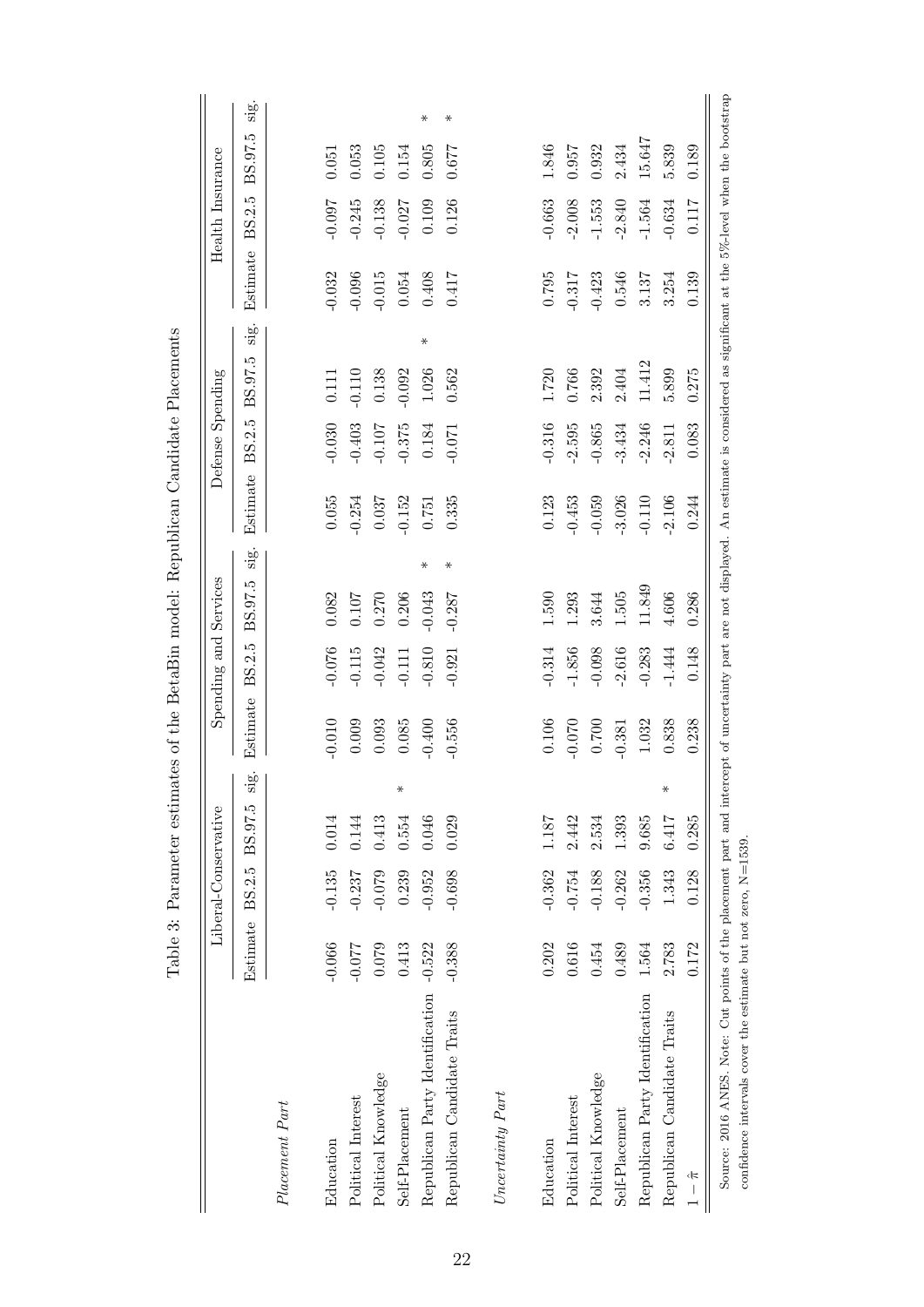Table 4 contrasts performance measures of the BetaBin models with the cumulative models without uncertainty component. Model performance is measured by the Log-Likelihood  $(Log L)$  and the AIC.<sup>5</sup> The values indicate that the mixture models outperform the traditional ordinal models. The model fit described by the Log-Likelihood is better for the mixture model than the pure cumulative model in all settings. Furthermore, almost all AIC values for the pure cumulative models are larger than for the mixture models, except for the self-placement on the issue of health insurance. The performance measures suggest that the mixture models give a better model fit, although the mixture model is much more complex. The pure cumulative models are based on 13 parameters for the selfplacements (6 intercepts and 7 covariates) and 12 parameters for the candidate placements (6 intercepts and 6 covariates). The corresponding mixture models are based on a total of 22 and 20, respectively: the identical number of parameters enters the placement part (13 and 12, respectively), parameters to model the shape of the uncertainty distribution (1 intercept, 7 and 6 covariates, respectively), and the parameter for the mixture weight estimate  $\hat{\pi}$ .

#### 5.2 Spatial Voting under Uncertainty

Next, we compare the voter choice models based on the original placements with the ones we predict based on the mixture models. These survey response models adjust for special response styles due to uncertainty, which leads to somehow biased observed placements. Thus, we correct the observed positions by using the estimates of the structural component to generate positions which are adjusted by the detected uncertainty. The difference of two cumulative probabilities gives the probability  $\pi_{ir}$  for a particular response category r

$$
\pi_{ir} = P(Y_i \le r) - P(Y_i \le r - 1),
$$

so that we obtain for each observation i the probability for choosing category  $\{1, \ldots, k\}$ based on the estimates of the structural component of the model and the considered predictors. The category with the highest probability is chosen as the most likely position

<sup>&</sup>lt;sup>5</sup>The AIC is defined by  $AIC = -2l(\hat{\theta})+2m$ , where  $l(\hat{\theta})$  is the log-likelihood function computed at the maximum of the estimated parameter vector  $\theta$  and m is the number of model parameters, comprising all model parameters.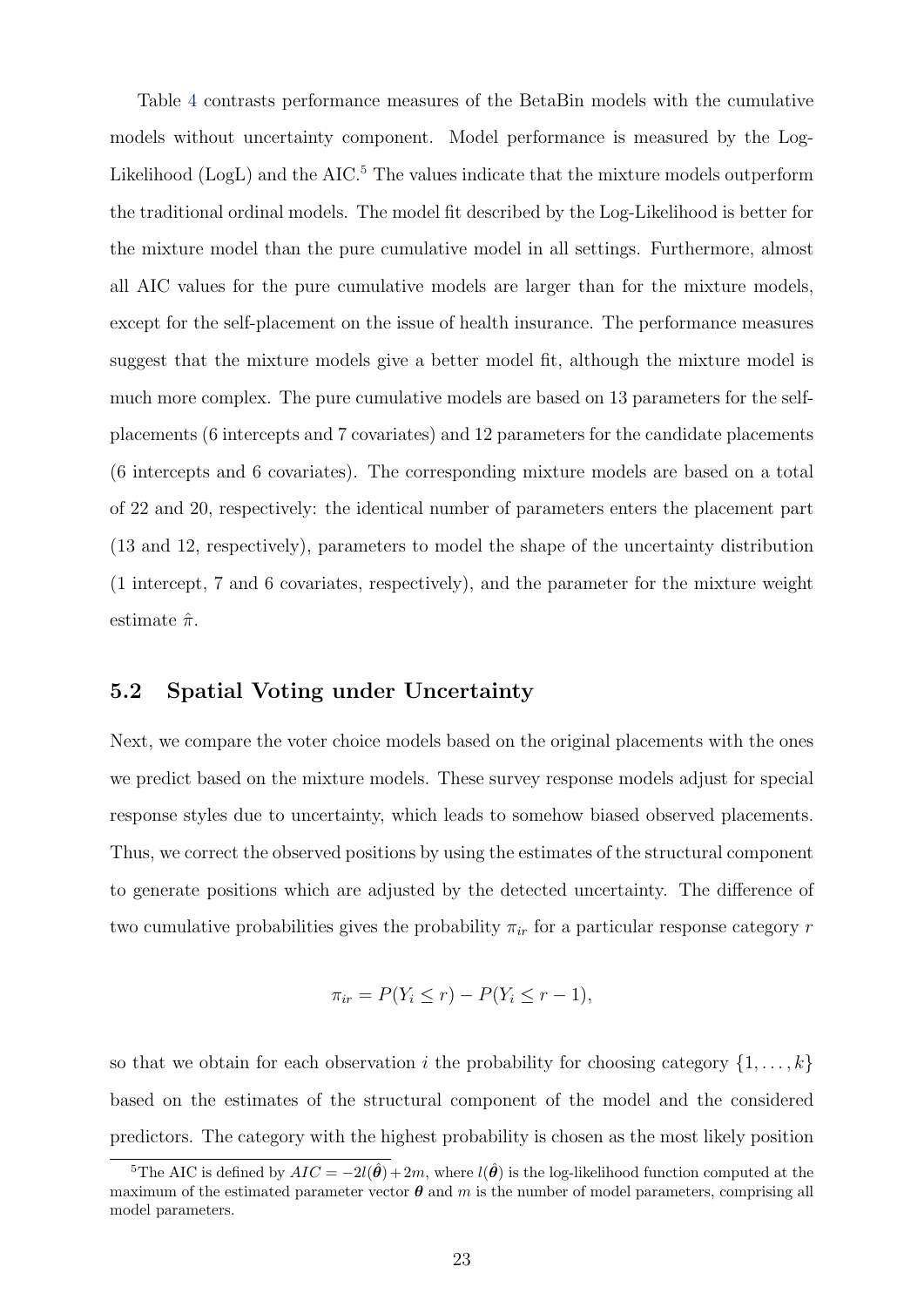|                                 | LogL        |             | AIC        |          |
|---------------------------------|-------------|-------------|------------|----------|
|                                 | Cumulative  | Mixture     | Cumulative | Mixture  |
| Liberal-Conservative Scale      |             |             |            |          |
| Self-Placements                 | $-2114.413$ | $-2102.812$ | 4254.827   | 4249.624 |
| Democratic Candidate Placements | $-2042.724$ | $-2010.927$ | 4109.449   | 4061.854 |
| Republican Candidate Placements | $-2437.803$ | $-2408.940$ | 4899.607   | 4857.880 |
|                                 |             |             |            |          |
| Spending and Services           |             |             |            |          |
| Self-Placements                 | $-2477.834$ | $-2461.440$ | 4981.668   | 4966.880 |
| Democratic Candidate Placements | $-2150.124$ | $-2047.078$ | 4324.248   | 4134.157 |
| Republican Candidate Placements | $-2466.211$ | $-2439.574$ | 4956.421   | 4919.149 |
| Defense Spending                |             |             |            |          |
| Self-Placements                 | $-2527.637$ | $-2512.997$ | 5081.274   | 5069.993 |
| Democratic Candidate Placements | $-2412.246$ | $-2325.138$ | 4848.491   | 4690.276 |
| Republican Candidate Placements | $-2341.586$ | $-2305.823$ | 4707.172   | 4651.647 |
| Health Insurance                |             |             |            |          |
| Self-Placements                 | $-2567.289$ | $-2559.251$ | 5160.578   | 5162.501 |
|                                 |             |             |            |          |
| Democratic Candidate Placements | $-2196.097$ | $-2153.841$ | 4416.193   | 4347.683 |
| Republican Candidate Placements | $-2194.387$ | $-2171.660$ | 4412.774   | 4383.320 |

Table 4: Model comparisons based on performance measures

ċ

for each observation i. These adjusted values are used as explanatory variables in the vote choice model. At least 50% of the adjusted values are different from the original observed values. With almost 70%, most values are adjusted for self-placement on the issue of spending and services.

Table 5 compares the voter choice models based on the original placements with the ones we predicted based on the mixture models. The estimates for the spatial proximities are displayed at the top, followed by the estimates for the voter attributes. The constant and the parameters related to voter attributes are set to zero for the Republican candidate to ensure model identification. Thus, the interpretation of these coefficients is always relative to Donald Trump. When inspecting the proximities, we observe that the effects are positive in both models so that the larger the proximity between the candidates and the voter, the more likely it is vote for this candidate. However, the effect sizes differ between both models. Based on the original placements, the liberal-conservative scale has the largest impact, followed by attitudes toward defense spending. Spatial proximities on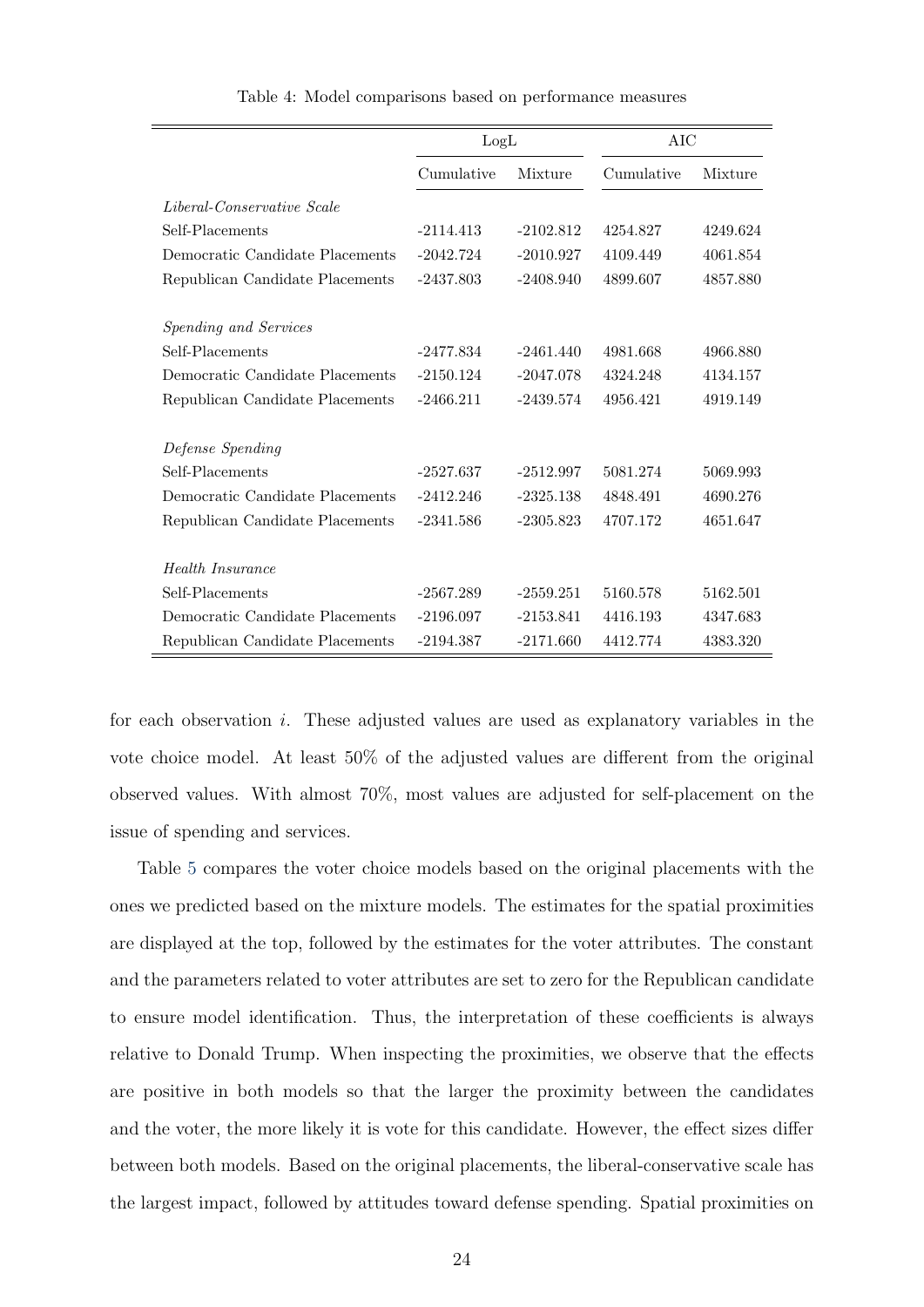the issue of health insurance show the weakest effect. In the voter choice model based on the adjusted placements, the liberal-conservative scale does not significantly impact on voting anymore, and also the remaining issues differ in effect strength. The effects for both the issues of spending and services and health insurance are more than twice the size of the ones we obtained for the unadjusted placements. We also identify some interesting individual-specific effects, indicating that some segments are more likely to vote for a particular candidate. In the vote choice model based on original placements Blacks and Latinos tend to favor the Democratic candidate Clinton. The same pattern is observed for higher education segments and those that positively evaluate the economy. In the vote choice model with adjusted placements, we observe the same direction of effects, but only the effects for Latinos and economic considerations remain statistically significant. An inspection of some goodness-of-fit measures, reported at the bottom of Table 5, reveals that the vote choice model that accounts for uncertainty in the issue placements performs better according to the Log-Likelihood and AIC than the model that relies on the original, unadjusted placements. In particular, the AIC is reduced by around 27% with the same number of parameters.

### 6 Discussion and Concluding Remarks

In this manuscript, we developed a vote choice model that accounts for the uncertainty in issue placements, which arises from the difficulty to select a particular category on ordinal policy scales. Our approach consists of two stages. First, the perceived party platforms and policy preferences are adjusted for uncertainty. Then, these values are used to estimate voter choices. Drawing on the 2016 US presidential election and examining voting for one of the two major candidates, we showed that our approach outperforms the traditional models at both stages: the cumulative model without uncertainty at the first stage and the vote choice model without uncertainty correction at the second stage. So far, we focus on goodness-of-fit measures based on the likelihood of the fitted models. However, it might be useful to consider additionally predictive measures to compare the models. One strategy would be to use k-cross-validation, where the data is split into  $k$ sets.  $k-1$  parts are used for estimation and the kth part to evaluate how good the model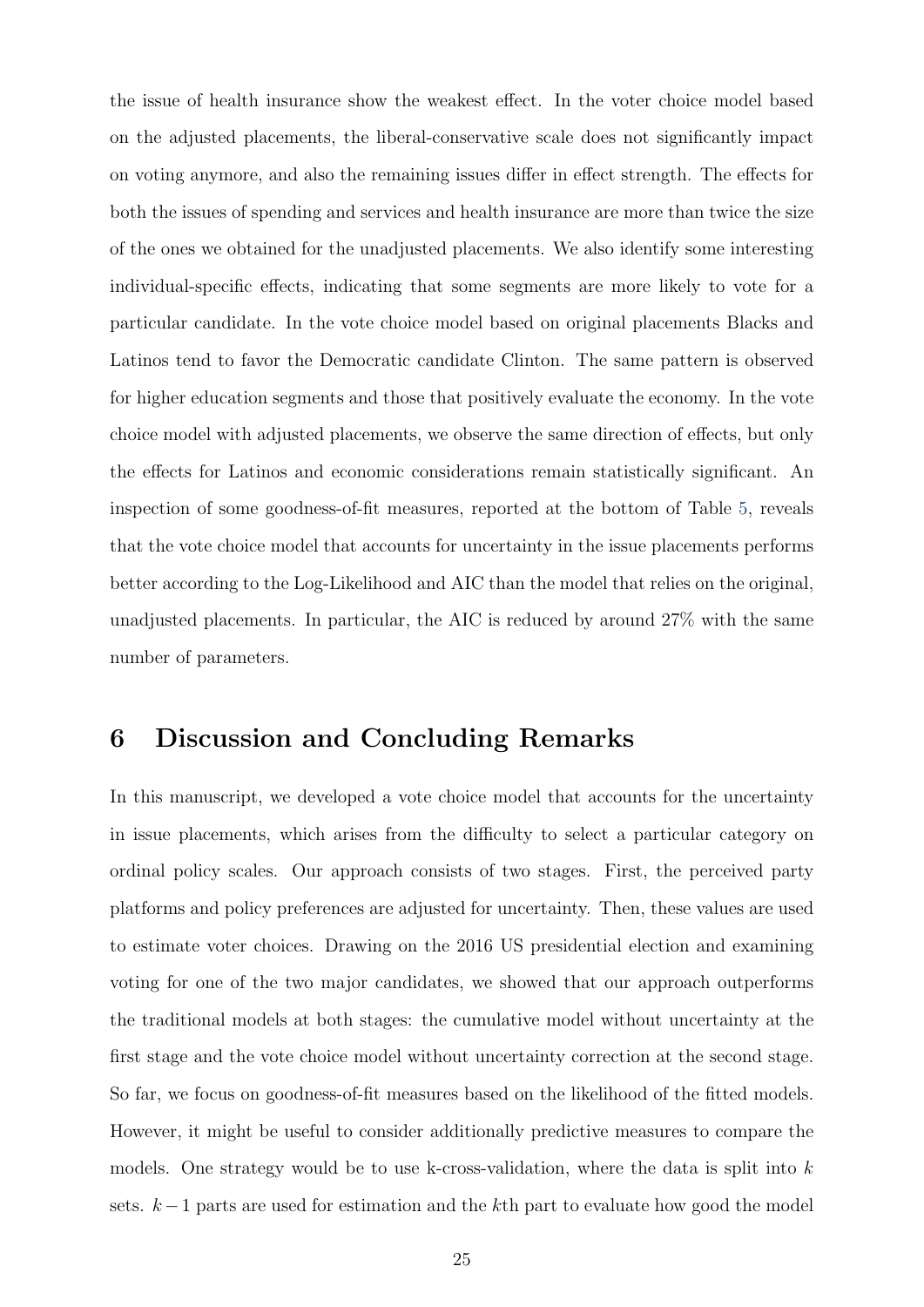|                       |          | Original Placements |         |          | <b>Adjusted Placements</b> |         |
|-----------------------|----------|---------------------|---------|----------|----------------------------|---------|
| Predictors            | coef.    | se                  | p-value | coef.    | se                         | p-value |
| Liberal-Conservative  | 0.757    | 0.093               | 0.000   | 0.047    | 0.149                      | 0.751   |
| Spending and Services | 0.419    | 0.086               | 0.000   | 0.949    | 0.228                      | 0.000   |
| Defense Spending      | 0.604    | 0.086               | 0.000   | 0.635    | 0.167                      | 0.000   |
| Health Insurance      | 0.207    | 0.055               | 0.000   | 0.392    | 0.132                      | 0.003   |
| Age                   | 0.002    | 0.087               | 0.980   | $-0.200$ | 0.105                      | 0.057   |
| Gender                | 0.157    | 0.289               | 0.586   | $-0.335$ | 0.350                      | 0.338   |
| Black                 | 2.806    | 0.768               | 0.000   | 0.725    | 0.678                      | 0.285   |
| Latino                | 1.736    | 0.716               | 0.015   | 2.047    | 0.836                      | 0.014   |
| North Central         | $-0.409$ | 0.386               | 0.289   | $-0.727$ | 0.484                      | 0.134   |
| South                 | $-0.648$ | 0.426               | 0.128   | $-0.948$ | 0.485                      | 0.051   |
| West                  | $-0.751$ | 0.471               | 0.111   | 0.381    | 0.588                      | 0.517   |
| (Ref: Northeast)      |          |                     |         |          |                            |         |
| Economy               | 0.772    | 0.167               | 0.000   | 0.539    | 0.206                      | 0.009   |
| Education             | 0.244    | 0.074               | 0.001   | 0.050    | 0.089                      | 0.572   |
| Constant              | $-9.040$ | 1.674               | 0.000   | $-4.465$ | 1.877                      | 0.017   |
| LogL                  |          | $-172.881$          |         |          | $-121.825$                 |         |
| AIC                   |          | 373.762             |         |          | 271.649                    |         |
| Pseudo $R^2$          |          | 0.838               |         |          | 0.886                      |         |
| df                    |          | 14                  |         |          | 14                         |         |

Table 5: Voter Choice Models

Source: 2016 ANES. Notes: The response variable is binary and gives the vote intention for either the Democratic or Republican candidate. The interpretation of voter attributes refers to Clinton as compared to Trump. N=1539.

performs. In our application, it may be appropriate to evaluate how many times the predicted choice is identical to the observed choice behavior. There are measures, such as the Brier score, which are appropriate to evaluate discrete responses. Although our empirical application rests on a binary choice model, the approach can be easily extended to a multi-party setting by replacing the binary choice model with a multinomial one. Likewise, the number of issue dimensions can be extended as well.

Acknowledgements: This manuscript was presented at the Workshop "Recent Developments of Spatial Models of Party Competition" at the Mannheim Centre for European Social Research (MZES), July 26-27, 2019. We thank the participants for highly valuable comments, and especially Bernard Grofman for discussing our manuscript.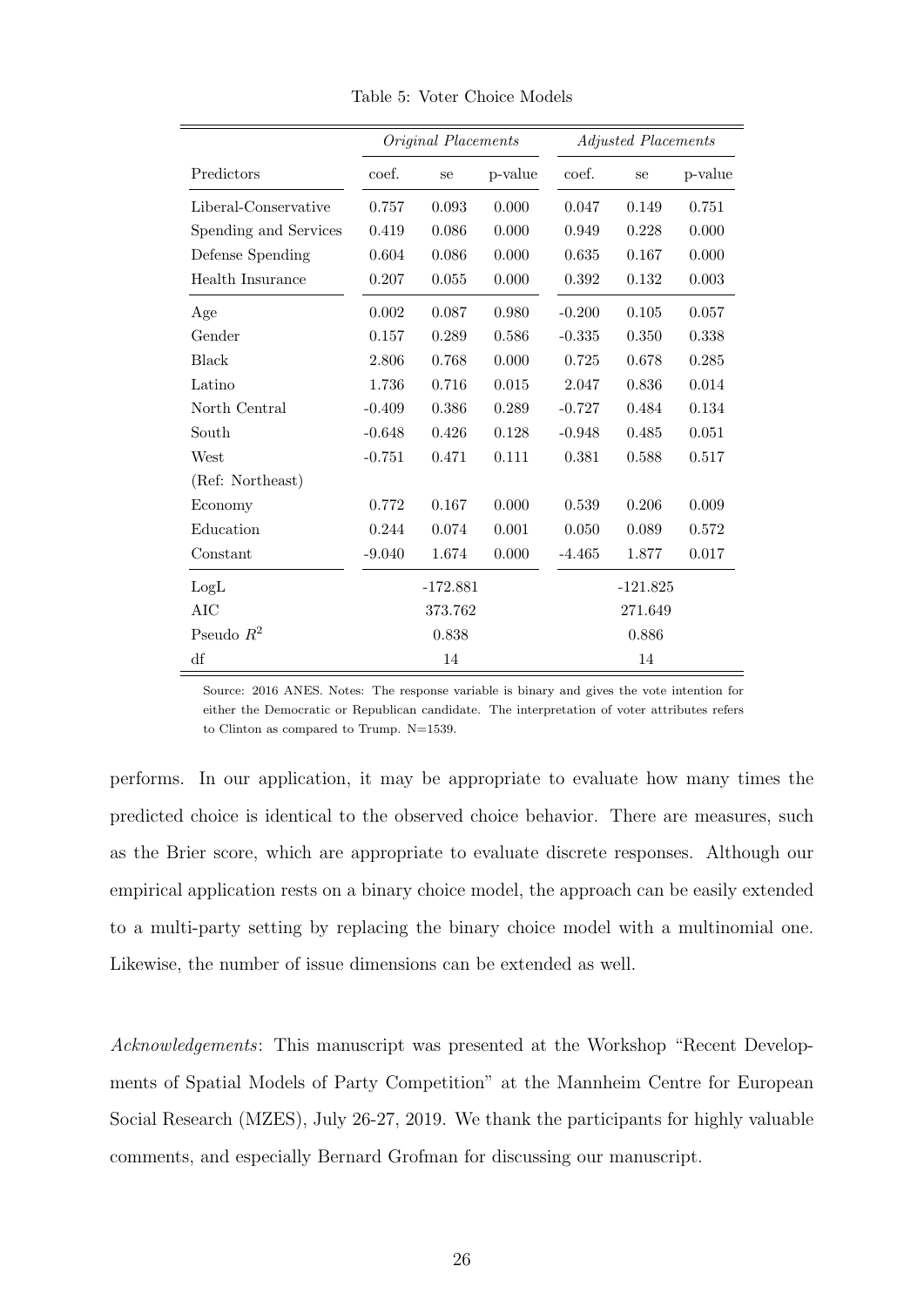## References

- Adams, J., and S. Merrill III. 1999. "Party policy equilibrium for alternative spatial voting models: An application to the Norwegian Storting." European Journal of Political Research 36(2): 235–255.
- Adams, J., S. Merrill III, and B. Grofman. 2005. A Unified Theory of Party Competition: A Cross-national Analysis Integrating Spatial and Behavioral Factors. New York, NY: Cambridge University Press.
- Aldrich, J. H., G. S. Schober, S. Ley, and M. Fernandez. 2018. "Incognizance and Perceptual Deviation: Individual and Institutional Sources of Variation in Citizens' Perceptions of Party Placements on the Left–Right Scale." Political Behavior 40(2): 415–433.
- Aldrich, J. H., and R. D. McKelvey. 1977. "A Method of Scaling with Applications to the 1968 and 1972 Presidential Elections." The American Political Science Review 71(1): 111–130.
- Aldrich, J. H., R. G. Niemi, G. Rabinowitz, and D. W. Rohde. 1982. "The Measurement of Public Opinion about Public Policy: A Report on Some New Issue Question Formats." American Journal of Political Science 26(2): 391–414.
- Alvarez, R. M. 1999. Information and Elections. Ann Arbor, MI: University of Michigan Press.
- Alvarez, R. M., and C. H. Franklin. 1994. "Uncertainty and Political Perceptions." The Journal of Politics 56(3): 671–688.
- Alvarez, R. M., and J. Brehm. 1995. "American Ambivalence Towards Abortion Policy: Development of a Heteroskedastic Probit Model of Competing Values." American Journal of Political Science 39(4): 1055–1082.
- Alvarez, R. M., and J. Brehm. 1997. "Are Americans Ambivalent Towards Racial Policies?" American Journal of Political Science 41(2): 345–374.
- Alvarez, R. M., and J. Brehm. 1998. "Speaking in Two Voices: American Equivocation about the Internal Revenue Service." American Journal of Political Science 42(2): 418– 452.
- Alvarez, R. M., and J. Brehm. 2002. Hard Choices, Easy Answers: Values, Information, and American Public Opinion. Princeton, NJ: Princeton University Press.
- Bartels, L. M. 1986. "Issue Voting Under Uncertainty: An Empirical Test." American Journal of Political Science 30(4): 709–728.
- Baumgartner, H., and J.-B. Steenkamp. 2001. "Response Styles in Marketing Research: A Cross-National Investigation." Journal of Marketing Research 38(2): 143–156.
- Berinsky, A. J., and J. B. Lewis. 2007. "An Estimate of Risk Aversion in the U.S. Electorate." Quarterly Journal of Political Science 2(2): 139–154.
- Brady, H. E. 1985. "The Perils of Survey Research: Inter-Personally Incomparable Responses." Political Methodology 11(3/4): 269–291.
- Campbell, J. E. 1983a. "Ambiguity in the Issue Positions of Presidential Candidates: A Causal Analysis." American Journal of Political Science 27(2): 284–293.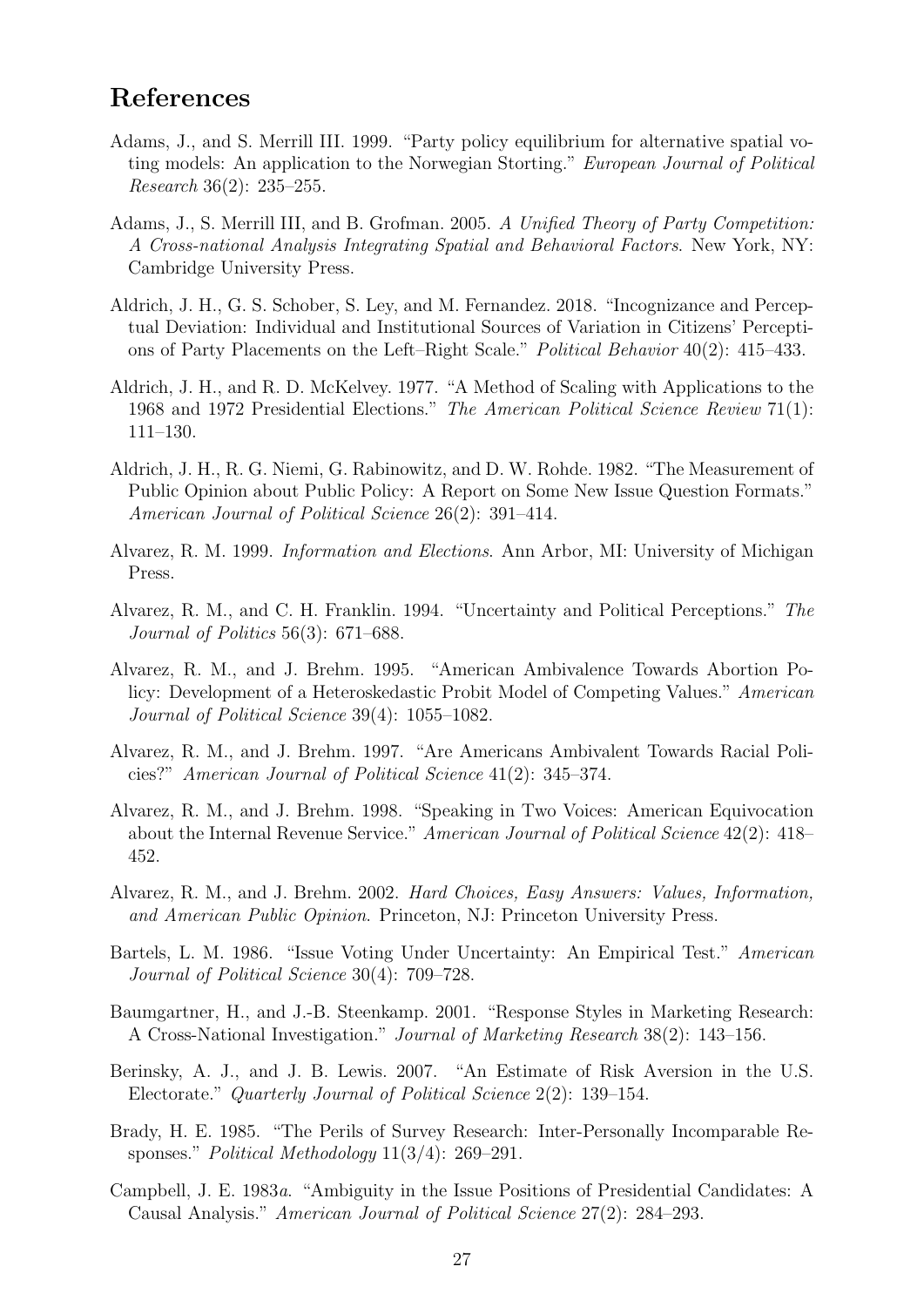- Campbell, J. E. 1983b. "The Electoral Consequences of Issue Ambiguity: An Examination of the Presidential Candidates' Issue Positions from 1968 to 1980." Political Behavior 5(3): 277–291.
- Conover, P. J., and S. Feldman. 1981. "The Origins and Meaning of Liberal/Conservative Self-Identifications." American Journal of Political Science 25(4): 617–645.
- Conover, P. J., and S. Feldman. 1982. "Projection and the Perception of Candidates' Issue Positions." Western Political Quarterly 35(2): 228–244.
- Davis, O. A., M. J. Hinich, and P. C. Ordeshook. 1970. "An Expository Development of a Mathematical Model of the Electoral Process." The American Political Science Review 64(2): 426–448.
- De Vries, C., and M. R. Steenbergen. 2013. "Variable Opinions: The Predictability of Support for Unification in European Mass Publics." Journal of Political Marketing 12(1): 121–141.
- D'Elia, A., and D. Piccolo. 2005. "A Mixture Model for Preference Data Analysis." Computational Statistics & Data Analysis 49(3): 917–934.
- Delli Carpini, M. X., and S. Keeter. 1993. "Measuring Political Knowledge: Putting First Things First." American Journal of Political Science 37(4): 1179–1206.
- Downs, A. 1957. An Economic Theory of Democracy. New York, NY: Harper & Row.
- Enelow, J. M., and M. J. Hinich. 1981. "A New Approach to Voter Uncertainty in the Downsian Spatial Model." American Journal of Political Science 25(3): 483–493.
- Enelow, J. M., and M. J. Hinich. 1984. The Spatial Theory of Voting: An Introduction. Cambridge, England: Cambridge University Press.
- Feldman, S., and P. J. Conover. 1983. "Candidates, Issues and Voters: The Role of Inference in Political Perception." The Journal of Politics 45(4): 810–839.
- Gill, J. 2005. "An Entropy Measure of Uncertainty in Vote Choice." Electoral Studies 24(3): 371–392.
- Granberg, D. 1987. "A Contextual Effect in Political Perception and Self-Placement on an Ideology Scale: Comparative Analyses of Sweden and the U.S." Scandinavian Political Studies 10(1): 39–60.
- Granberg, D., and E. Brent. 1980. "Perceptions of Issue Positions of Presidential Candidates: Candidates Are Often Perceived by Their Supporters as Holding Positions on the Issues That Are Closer to the Supporters' Views than They Really Are." American Scientist 68(6): 617–625.
- Granberg, D., and R. Jenks. 1977. "Assimilation and Contrast Effects in the 1972 Election." Human Relations 30(7): 623–640.
- Granberg, D., and T. A. Brown. 1992. "The Perception of Ideological Distance." The Western Political Quarterly 45(3): 727–750.
- Harbers, I., C. E. De Vries, and M. R. Steenbergen. 2013. "Attitude Variability Among Latin American Publics: How Party System Structuration Affects Left/Right Ideology." Comparative Political Studies 46(8): 947–967.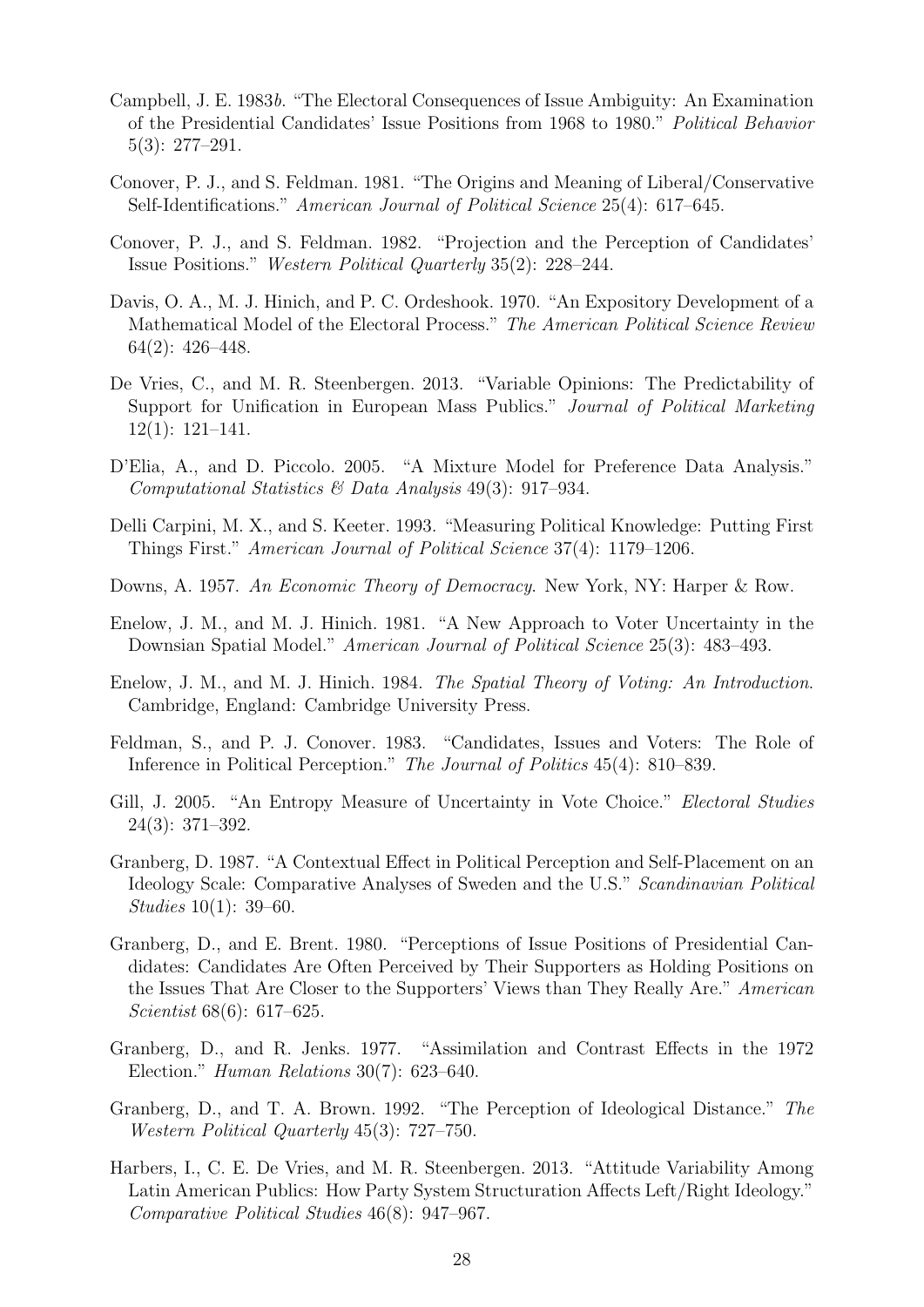- Hare, C., D. A. Armstrong, R. Bakker, R. Carroll, and K. T. Poole. 2015. "Using Bayesian Aldrich-McKelvey Scaling to Study Citizens' Ideological Preferences and Perceptions." American Journal of Political Science 59(3): 759–774.
- Harvey, A. C. 1976. "Estimating Regression Models with Multiplicative Heteroscedasticity." Econometrica 44(3): 461–465.
- Heider, F. 1946. "Attitudes and Cognitive Organization." The Journal of Psychology 21(1): 107–112.
- Heider, F. 1958. The psychology of interpersonal relations. Hoboken, NJ: John Wiley & Sons.
- Iannario, M., and D. Piccolo. 2016. "A Generalized Framework for Modelling Ordinal Data." Statistical Methods & Applications 25(2): 163-189.
- Luskin, R. C. 1987. "Measuring Political Sophistication." American Journal of Political Science 31(4): 856–899.
- Luskin, R. C. 1990. "Explaining Political Sophistication." Political Behavior 12(4): 331– 361.
- Markus, G. B., and P. E. Converse. 1979. "A Dynamic Simultaneous Equation Model of Electoral Choice." The American Political Science Review 73(4): 1055–1070.
- Mauerer, I., and M. Schneider. 2019. Perceived Party Placements and Uncertainty on Immigration in the 2017 German Election. In Jahrbuch für Handlungs- und Entscheidungstheorie: Band 11, edited by M. Debus, M. Tepe, and J. Sauermann, 117–143. Wiesbaden, Germany: Springer Fachmedien Wiesbaden.
- McLachlan, G. J., and D. Peel. 2000. Finite Mixture Models. New York, NY: Wiley.
- Merrill III, S., and B. Grofman. 1999. A Unified Theory of Voting: Directional and Proximity Spatial Models. New York, NY: Cambridge University Press.
- Merrill III, S., B. Grofman, and J. Adams. 2001. "Assimilation and Contrast Effects in Voter Projections of Party Locations: Evidence from Norway, France, and the USA." European Journal of Political Research 40(2): 199–221.
- Piccolo, D., and R. Simone. 2019. "The class of cub models: statistical foundations, inferential issues and empirical evidence." Statistical Methods  $\mathcal{B}'$  Applications . online published.
- Poole, K. T. 1998. "Recovering a Basic Space From a Set of Issue Scales." American Journal of Political Science 42(3): 954–993.
- Poole, K. T., J. Lewis, H. Rosenthal, J. Lo, and R. Carroll. 2016. "Recovering a Basic Space from Issue Scales in R." Journal of Statistical Software 69(7): 1–21.
- Pößnecker, W. 2019. "MRSP: Multinomial Response Models with Structured Penalties.". R package version 0.6.11, https://github.com/WolfgangPoessnecker/MRSP.
- Rapeli, L. 2013. The Conception of Citizen Knowledge in Democratic Theory. Basingstoke, England: Palgrave Macmillan.